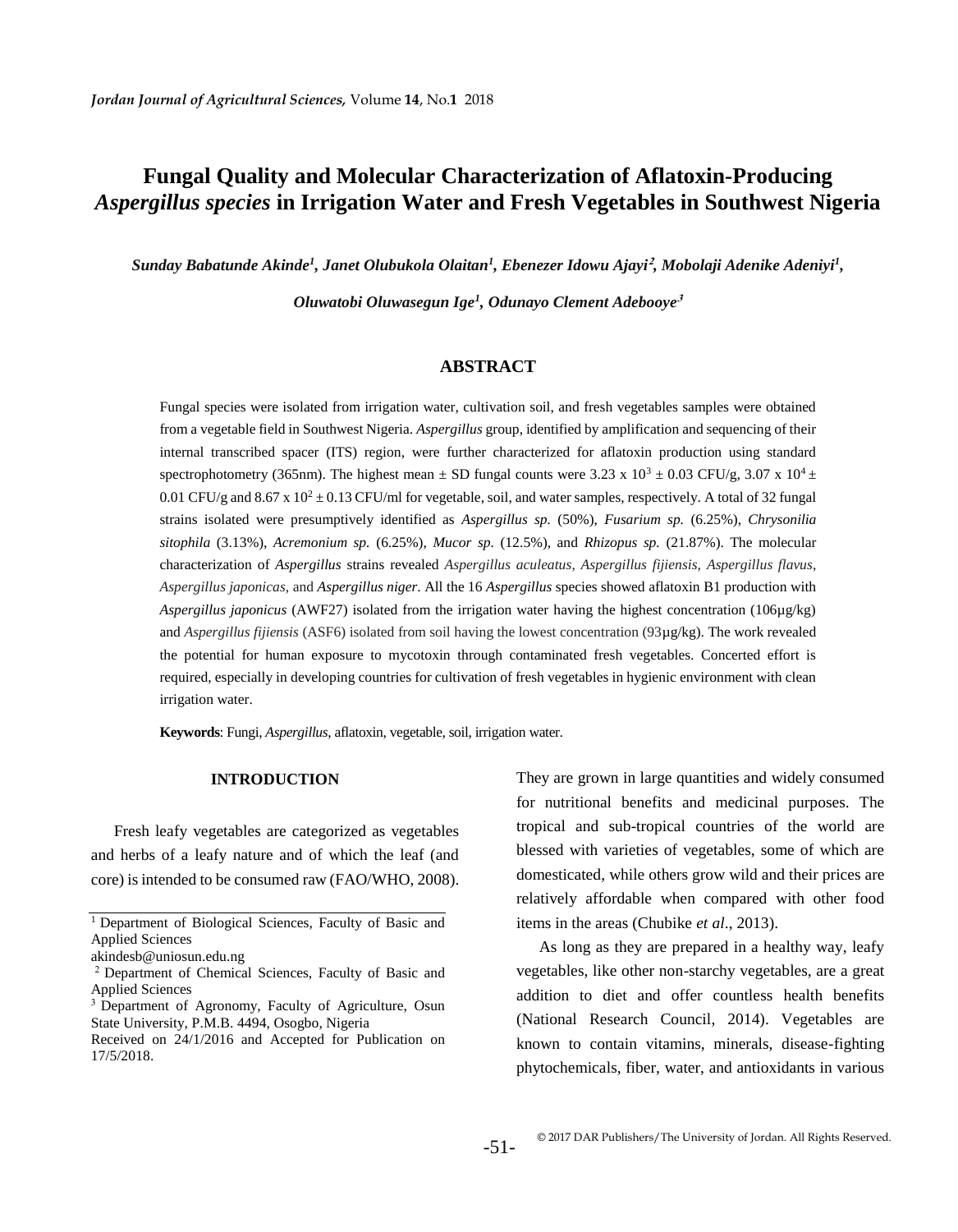proportions (Hung *et al*., 2004).

Based on the European Union (EU, 2007) report, the global production per annum (p.a.) of fruit and vegetables grew by 94% from 1980 to 2004. During that period, the average yearly production growth of vegetables (4.2% p.a.) was almost twice that of fruits (2.2% p.a.). About 15.43% of vegetables and 1.88% of fruits were consumed in Nigeria between 2009 and 2010 (NBS, 2012). The statistical figures of consumption pattern in Nigeria, therefore, revealed that vegetables as the second most consumed food commodity only exceeded tubers and plantain (22.6%) within the study period.

Fresh vegetable produce at harvest has a natural epiphytic microflora much of which is non-pathogenic (FAO/WHO, 2008). During any of the steps in the farmto-table continuum (growth, irrigation, harvest, processing, packaging, transportation, handling, retail) further microbial contamination can occur from a variety of sources, e.g. environmental, animal, or human. There is a risk that this may include pathogenic or toxinproducing microorganisms.

Multiple outbreaks with high numbers of illnesses have been reported due to the consumption of contaminated vegetables. Most well-characterized outbreaks have been linked to bacteria, viruses, and parasites (Beuchat, 1996; WHO, 1998; Ponka et al., 1999; Johnston et al., 2005; FAO/WHO, 2008). However, little attention is paid to the associated public health risks that may emanate from the presence of pathogenic or toxinproducing fungi in fresh vegetables.

It is also a known fact that most vegetables consumed in Nigeria are usually cultivated by peasant farmers usually, without formal education or adequate knowledge of vegetable cultivation under hygienic conditions. Therefore, there is a need to pay close attention to the quality of the vegetables we eat.

Certain fungi, such as *Aspergillus*, *Fusarium,* and *Penicillium* as commonly occurring filamentous fungi grow in vegetables and their growth may result in the

production of toxins known as mycotoxins, which can cause a variety of ill effects in humans from allergic responses to immunosuppression and cancer (Pitt *et al*., 1998). The most important mycotoxins associated with human and veterinary diseases include aflatoxin, citrinin, ergot akaloids, fumonisins, ochratoxin a, patulin, trichothecenes, and zearalenone.

The aflatoxins are a group of structurally-related toxic compounds produced by certain strains of the *Aspergillus* fungi, specifically *Aspergillus flavus* and *Aspergillus parasiticus* (Othman and Al-Delamiy, 2012)*.* Under favorable conditions of temperature and humidity, these fungi grow on certain foodstuffs and feeds, resulting in the production of aflatoxins, which can enter into the human food chain directly through foods of plant origin, such as vegetables indirectly through foods of animal origin, such as kidney, liver, milk, and eggs (Hudler, 2000).

The technical term for poisoning by aflatoxin mycotoxins is *Aflatoxicosis*. The most pronounced contamination has been encountered in vegetables, peanuts, and oilseeds, including corn and cottonseed. The major aflatoxins of concern are designated Aflatoxin B1, Aflatoxin B2, Aflatoxin G1 and Aflatoxin G2. These toxins are usually found together in various foods and feeds in various proportions (Tangendjaja, 2002).

Three fungal species, namely *Aspergillus flavus, Aspergillus parasiticus,* and *Aspergillus nomius* produce aflatoxins as secondary metabolites (Pitt and Hocking, 1997). The toxins are known to be carcinogenic, hepatotoxic, and teratogenic in test animals. Moisture content is the most important factor affecting fungal growth in stored products. According to Sauer *et al.*  (1992), some fungal species were observed to become dominant with as little as 0.2% change in moisture content.

The main four aflatoxins produced by *Aspergillus* species have been recognized as B1, B2, G1, and G2 (Othman and Al-Delamiy, 2012). They are defined as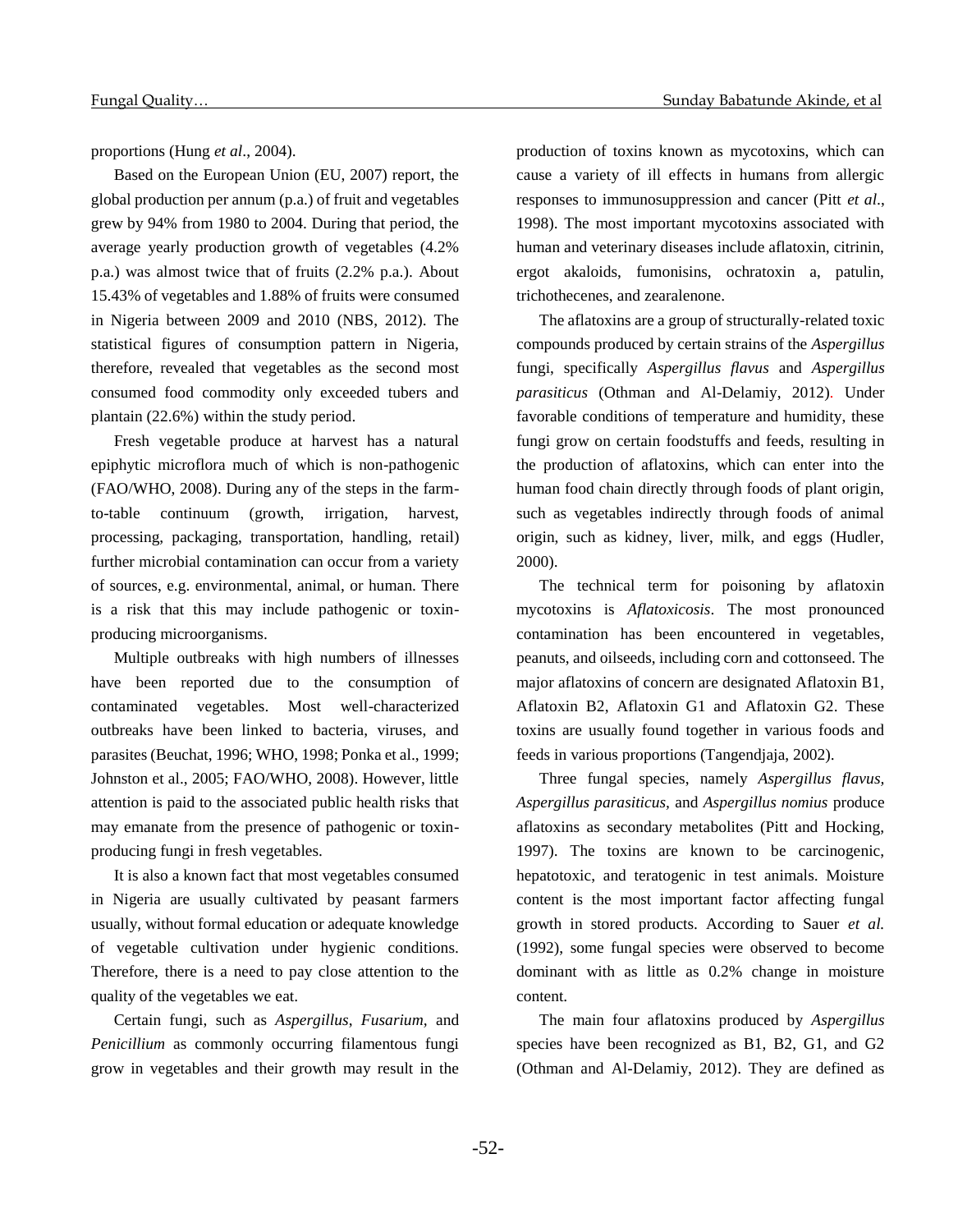toxigenic, mutagenic, and carcinogenic toxins. The poisoning which occurs as a result of ingesting foods containing aflatoxins has been identified either as acute severe intoxication, which results in direct liver damage or chronic subsymptomatic exposure. The latter could result in a range of consequences, such as acute illness, nutritional immunologic consequence, and an accumulative effect on the risk of liver cancer (William *et al*., 2004).

To the best of our knowledge, fungal studies have hitherto been limited to their involvement in plant diseases and microbial spoilage. A survey of the relevant literature also indicates that an insufficient attempt has been made in Nigeria to characterize fungi associated with apparently fresh vegetables, cultivation soil, and irrigation water using molecular method. This work, therefore, investigated the fungal quality of fresh vegetables, cultivation soil, and irrigation water obtained from a vegetable cultivation site in Southwestern Nigeria. Inasmuch as the presence of aflatoxin in food may constitute a health hazard. A study was also made to determine the aflatoxin production potential by associated *Aspergillus species*.

#### **MATERIALS AND METHODS**

#### **Collection of samples**

Akanran indigenous vegetable site of the NICANVEG Project 106511 was selected for this study. A total of 3 fresh vegetable species: *Telfairia occidentalis* (Ugu), *Solanum macrocarpon* (Igbagba) and *Amaranthus cruentus* (Tete) were aseptically obtained from the field and preserved in sterile Ziploc bags. The three vegetable species are commonly consumed vegetable species in Nigeria. Composite surface soil samples (0-15cm depth) were collected from 6 randomly selected vegetable beds using hand auger. A total of seven water samples were obtained down gradient from the river used for irrigation of vegetables. All samples were preserved in ice packs, transported to the laboratory and analyzed within 48 hours

of collection.

#### **Count and isolation of fungal isolates**

Spread-plate technique was used for fungal enumeration, since this method avoids the risk of thermal inactivation of fungal propagules and facilitates the maximum exposure of cells to atmospheric oxygen, thus allowing sporulation to proceed unencumbered (Corry *et al*., 2003). Sub sample of 25g of each vegetable sample was diluted in 225ml of 1X phosphate buffered saline (PBS buffer) and manually homogenized for 5 minutes in sterile 1L Erlenmeyer flask (Abadias *et al*., 2008) while 1g of soil or 1ml of each water sample was suspended in 9ml of sterile Ringer's solution. All prepared samples were further diluted serially (10-fold) up to 10<sup>-4</sup> in sterile Ringer's solution for enumeration of total heterotrophic fungi (THF).

Potato Dextrose Agar (PDA) medium supplemented with chloramphenicol was prepared as specified by the manufacturer, and all plates (9cm-size) were dried at  $60^{\circ}$ C prior to use. Aliquot of 0.1ml from each dilution was deposited in triplicate on PDA plates and spread evenly using a sterile bent glass rod. All plates were incubated in an upright position at  $25 \pm 2$ <sup>o</sup>C for 5-7 days (Corry *et al.*, 2003; Hoque and Shamsi, 2011).

Plates with 10-100 fungal colonies were selected for counting using Colony Counting Chamber where scanty growth was observed, and the number of viable cells was expressed as CFU per gram, ml. Frequency of occurrence of fungal isolates were calculated by adopting the formula of Hoque and Shamsi (2011), who followed sub-culture to obtain pure cultures that were stocked and maintained on PDA slants for characterization and identification.

#### **Identification of fungal isolates**

From the stock cultures, mycelia fragments were picked with sterilized inoculating needle and transferred onto sterile PDA plates. A 5mm square block was gently cut at the center of the PDA plate with a sterile forceps, and mycelia fragments were transferred to the squared block at the center of the PDA plate. The cultures were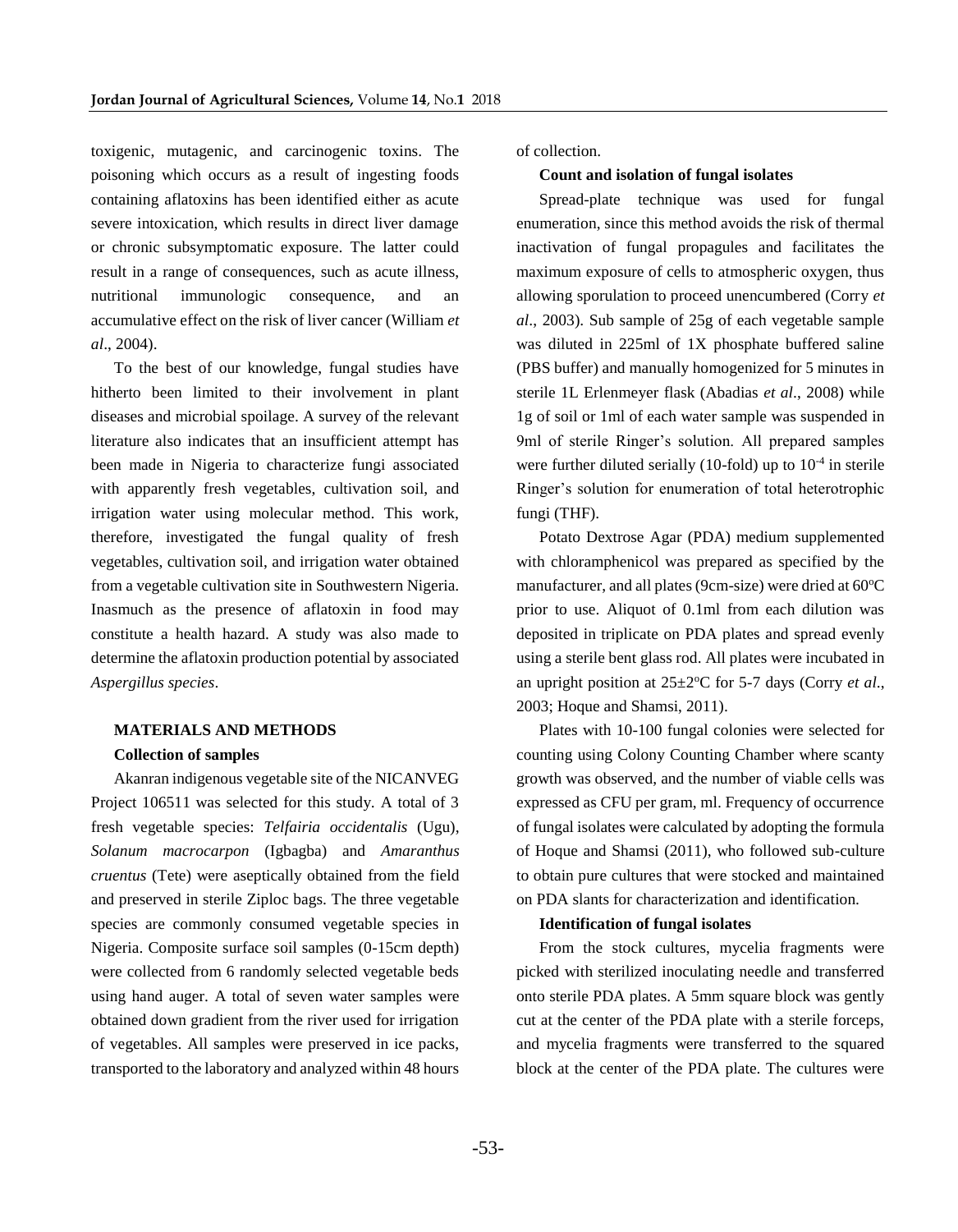incubated at room temperature for 3 to 5 days. This procedure was repeated until pure cultures were obtained.

Identification of fungal isolates was based on their colonial morphology and microscopic characteristics. On PDA plates, fungi morphological features including mycelia form, colony colour, and reverse colour were observed and recorded. For microscopic observations, fungal structures like mycelia, spore bearing structures, and spores were picked up with a needle and were mounted on a lactophenol cotton blue stain over a clean slide (Hoque and Shamsi, 2011). Observation was done under the microscope, using X40 objective lens. Identities of the isolates were determined following the standard literatures (Guy and Richard, 2011).

## **Molecular and sequencing of aspergillus isolates**

Molecular characterization was carried out at the International Institute of Tropical Agriculture (IITA), Ibadan, Nigeria. Pure cultures of all fungal isolates were cultivated in PDA broth in test tubes for 4 to 5 days for DNA extraction. DNA extraction and purification was done with QIAamp DNA Mini Kit (Qiagen with catalogue number 51304) following the manufacturer's instructions. The extracted nucleic acid was treated with RNase. Three microliter of the DNA was loaded on 1% agarose and run at  $96 - 100$  V using 1X TBE for 1 hour.

The universal primers used for fungal amplification were ITS1 (5'-TCC GTA GGT GAA CCT GCG G-3') as forward and ITS4 (5'-TCC TCC GCT TAT TGA TAT GC-3') as reverse. 25-μl PCR reaction mixture contained 2.5μl of 10X Bioline *Taq* Reaction Buffer, 2.0μl of dNTPs (2.5 mM), l μl of both Forward and Reverse Primer (5µM), 3µl of DNA template (10ng/ul), 0.4µl of *Taq* DNA Polymerase (5 unit/μl), and 15.1µl of nuclease free H<sub>2</sub>O.

The reaction was mixed gently and all liquid was collected to the bottom of the tube by a quick spin. The thermocycler program for each PCR reaction began with an initial denaturation step at 94°C for 5min followed by 32 cycles of a 30 seconds denaturation step at 94°C, a 30

second annealing step at 54°C, and a 45 second elongation step at 72°C, then a final 5 minute elongation step at 72°C. Then, the PCR products were held at 10°C for sequence analysis.

Three microliter of the PCR product was loaded on 1.5% agarose. The PCR product was purified with absolute ethanol and 70% ethanol respectively. Finally, 2µl of the purified PCR product was used for sequencing. Sequencing was done with Bigdye v3.1 cycle sequencing kit (Applied Biosystems, Britain). All PCRs and sequencing reactions were performed on a GeneAmp PCR System 9700 (Applied Biosystems).

Gene sequences were assembled using BioEdit 7.2 Sequence Alignment Editor (USA), and aligned using ClustalW Multiple Alignment, after which the alignments were manually corrected where needed. Sequences were then blasted against known sequences in the NCBI database to provide species identification.

**Preliminary screening of Aspergillus sp. for aflatoxin production**

**Preparation of CAM and PDB for the screening** Coconut Agar Medium (CAM) and Potato Dextrose Broth (PDB) served as screening media for the production of aflatixin by *Aspergillus* isolates. CAM was prepared using the method of Davis *et al*. (1987). Readily available tropical brand of shredded coconut was obtained locally. The procedure involved homogenization of 100g of shredded coconut with 200ml of hot distilled water for 5 minutes. Two hundred (200) ml of distilled water was measured into 500ml beaker and placed in water bath set at 100°C. The water was allowed to boil and the beaker removed from the water bath. 100g of shredded coconut (using smaller cup of the blender) was added to the hot distilled water and the beaker was placed on a magnetic stirrer. The mixture was stirred to homogenize and immediately filtered with cheese cloth. The remaining volume was determined and the clear filtrate was adjusted to pH 7, using 2N NaOH. Agar No. 1 was added in an equivalent proportion of 20g/l and the mixture was heated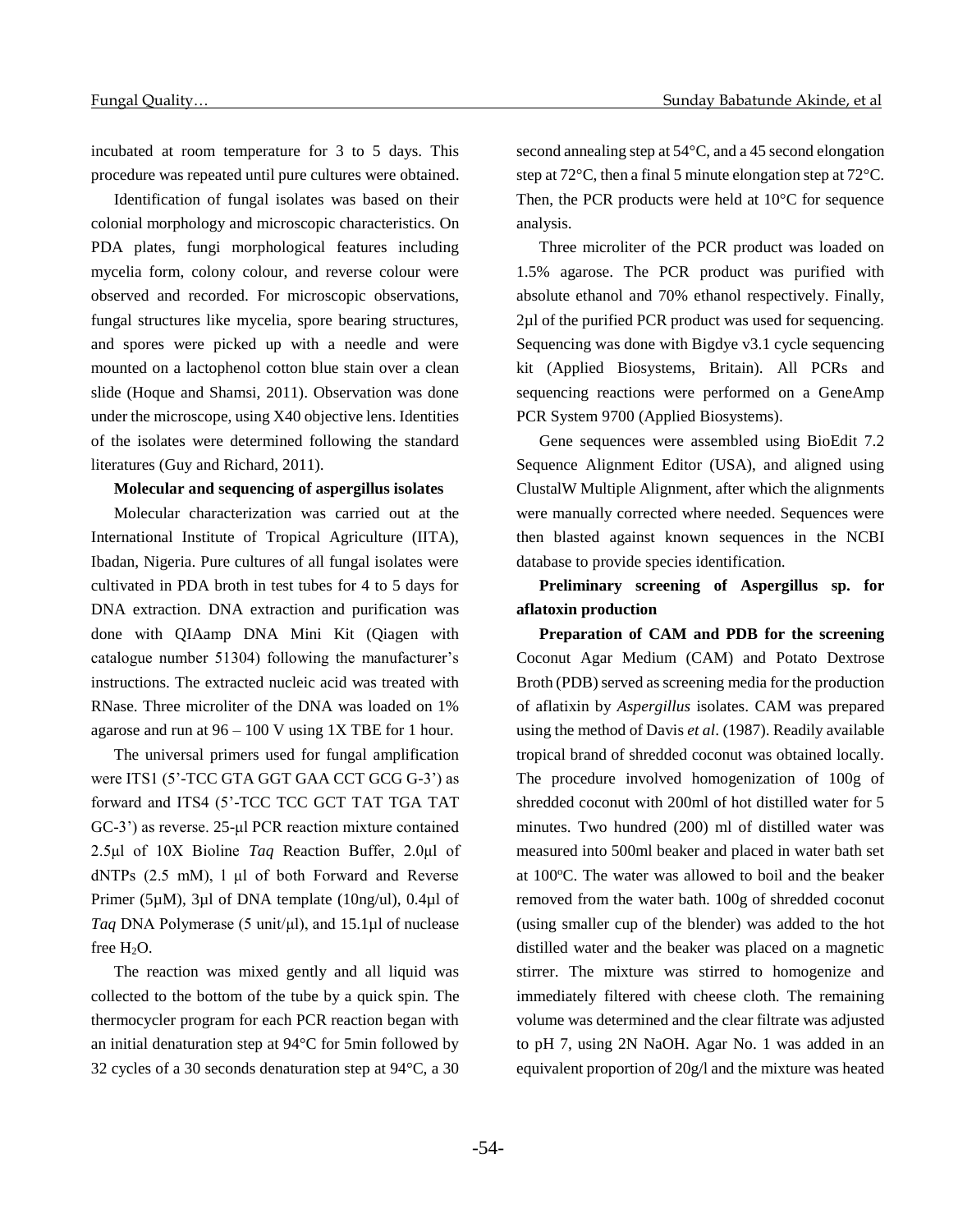to boil on the magnetic stirrer and then cooled to about 50°C. The pH was checked and adjusted again to pH 7 when necessary. The mixture was thereafter autoclaved for 121 $\degree$ C for 18 minutes and cooled to about 40 – 45 $\degree$ C. Streptomycin antibiotic (50mg/l) was added to inhibit the growth of bacteria and about 15ml of the molten agar was poured into sterile Petri dishes under aseptic conditions and allowed to set.

PDB was prepared using sweet potato. The potato was cut into little chunks and 200g was weighed into 1 litre of distilled water in stainless pot. It was boiled for about 1 hour and the content was allowed to cool to room temperature. The fluid was sieved into clean conical flask using cheese cloth followed by the addition of 20g dextrose (glucose D). The medium was also adjusted to pH 7 and sterilized by autoclaving at 121°C for 15 minutes. After autoclaving, the mixture was allowed to cool to about  $40 - 45^{\circ}$ C, streptomycin antibiotic (50mg/l) was added to inhibit the growth of bacteria and about 15ml of the broth was poured into sterile MacCartney bottles under aseptic conditions.

#### **Observation of fluorescence on CAM:**

The 4 days old pure culture fragment of *Aspergillus*  species on PDA plates were transferred, using an inoculating needle by mass conidial transfer to the center of the CAM plates and incubated in inverted position at 27°C for 4 days. After incubation, a single, large, central fungal colony was observed on each plate. The reverse side of the fungal growth on CAM plate was observed under long-wave (365nm) UV light (Analytik Jena AG, Germany) for blue fluorescence on days 4, 5, and 6. An un-inoculated plate was used for reference purposes. Observation was recorded on day 6 as either positive or negative for the presence or absence of blue fluorescence, respectively. The plates were then extracted for aflatoxin production as described below.

#### **Observation of growth in PDB**

Potato dextrose broth (PDB) in MacCartney bottles were inoculated with the 4 day old pure culture fragment of each *Aspergillus* species by mass conidial transfer using sterile inoculating needle. All MacCartney bottles were then incubated for 5 days at room temperature  $(27 \pm 2^{\circ}C)$ . About 1.5ml of each broth culture was dispensed into separate eppendorf tubes in triplicates and stored at  $4 \pm 2$ <sup>o</sup>C prior to spectrophotometric analysis. For growth observation in PDB, a set each of eppendorf tubes were harvested on days 5, 6, and 7 and spin in refrigerated centrifuge (4°C) for 5 minutes at 10,000 revolution/min to separate the mixture. The absorbance of the supernatant was read at 365nm wavelength, using a UV spectrophotometer (Great medical, England, Model SS2209059). The remaining content in MacCartney bottles were also extracted for aflatoxin as described below.

# **Assay for aflatoxin production by** *Aspergillus sp.* **in CAM and PDB**

# **Extraction of aflatoxin metabolite in CAM and PDB**

The entire content of each plate (fungal growth and CAM agar) used for blue florescence observation was scraped into an explosion-proof stainless steel blender. 100ml of chloroform-acetone (85: 15) was added and blended for 3 minutes. The blended mixture was filtered through Whatman No. 4 filter paper and filtrate was evaporated to dryness in an oven at 50°C. The extract was then stored at room temperature for further analysis (Davis *et al*., 1987) The dried extract was re-suspended into chloroform: acetone mixture (90: 10), dispensed into an eppendorf tube, and spin in a refrigerated centrifuge (4°C) for 5min at 10000 rev/min to separate the solvent, which separates into two layers in the tube. The upper layer was gently pipetted into a beaker and evaporated to dryness at  $50^{\circ}$ C in the oven.

The metabolite produced by the *Aspergillus sp* in the remaining PDB broth culture in MacCartney bottles were extracted on day 5 with chloroform in ratio 1: 3. This was done by mixing 2.5ml of the broth culture with 7.5ml of coliform in a clean beaker. The content was dispensed into eppendorf tubes, one tube per isolate and allowed to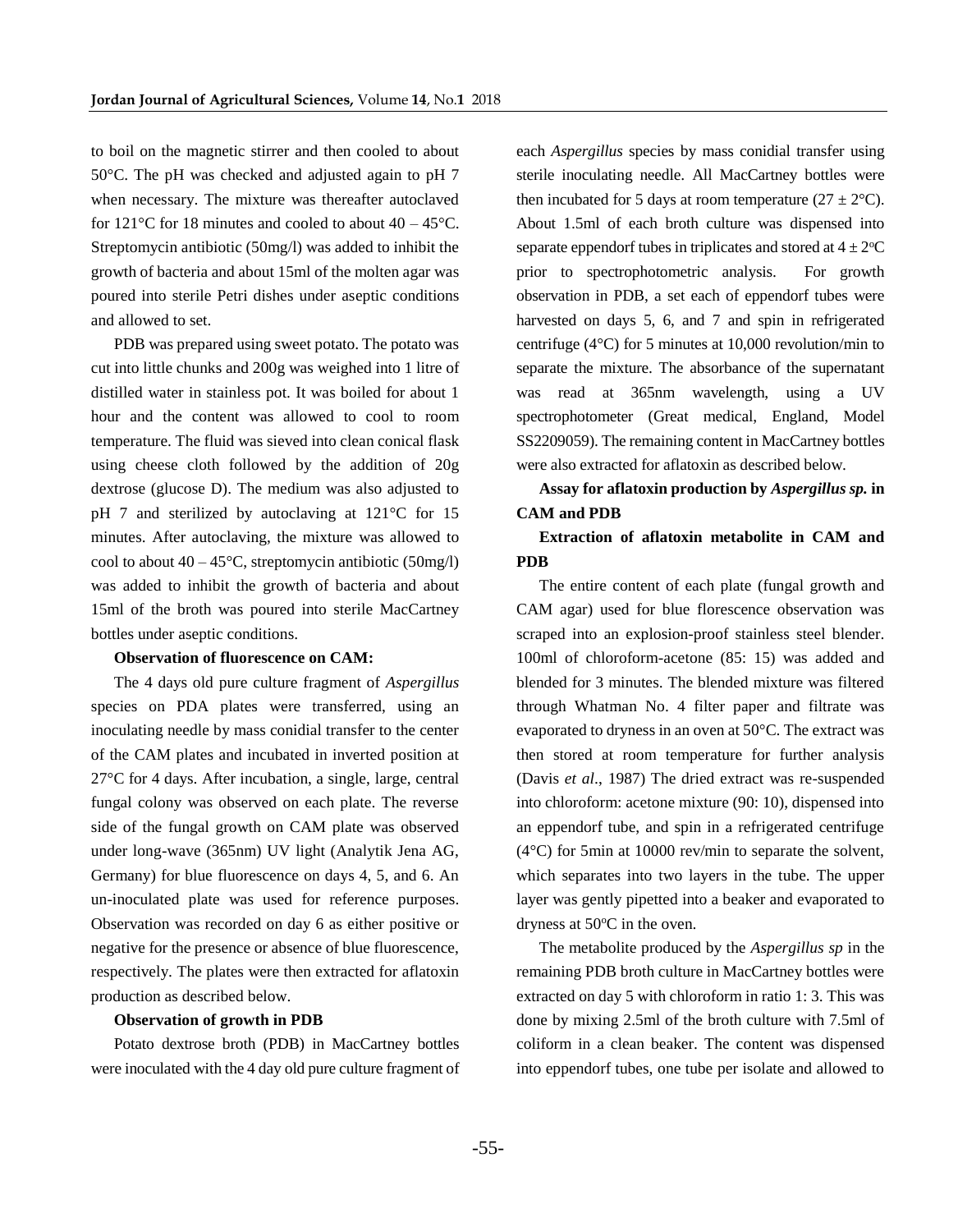stand for 5 minutes. The mixture separated into three layers, with the chloroform at the lower layer, the broth at the middle layer, and metabolites at the upper layer. The metabolite layer was gently pipetted into a beaker and evaporated to dryness at  $50^{\circ}$ C in the oven.

The two sets of aflatoxin metabolite extracts were then preserved at room temperature for thin-layer chromatographic analysis.

**Analysis of aflatoxin metabolite using thin-layer chromatography:**

Five hundred microliter (500µl) of acetone: chloroform mixture (10: 90) was added to re-suspend the dried metabolite extract obtained from both CAM and PDB. Thin-layer chromatography plate (silica gel) was scored with vertical lines, 1cm apart, to result into 20 individual channels (Shannon *et al*., 1983). One hundred microliter (100µl) of the dissolved metabolite was spotted on the plate. The metabolite was applied slowly within approximately 2 min on the plate allowing to dry fast enough to reveal small spot sizes (Stroka *et al*., 1999).

All spots were applied equally resulting in the same size and as small as possible. A pre-run procedure was performed prior to the main separation to focus the spots to small horizontal bands. This was done with methanol which was allowed to run just over the applied analyte spots. The solvent front of the methanol was marked and the plate was dried with warm air to assure that no methanol residues remained on the TLC plate.

A TLC chamber was filled with the mobile phase (chloroform: acetone: water - 90: 10: 1.5) about 15min prior to running. The plate was run in the dark for approximately 2 hours up to a distance of  $10 - 15$ cm for a full separation of all aflatoxin spots. The solvent front at the end of the chromatographic run was marked. The TLC plate was dried under air steam and viewed under UV light (254 and 365nm, Gallenkamp, U.K.) at 365nm in the absence of light (Stroka *et al*., 1999).

#### **Statistical analysis**

In calculating statistics for acquired fungal and

aflatoxin data from vegetable, cultivation soil and irrigation water, all enumerations were converted to  $log_{10}$ values and the calculations of the mean and standard deviation (SD) were completed on the transformed data using excel spreadsheet.

### **RESULTS**

**Enumeration, isolation and identification of total heterotrophic fungi (THF)**

Log<sub>10</sub> of the mean viable Total Heterotrophic Fungal (THF) count of vegetable, cultivation soil and irrigation water samples are shown in Figure 1. The three selected vegetable samples were characterized with mean  $\pm$  SD fungal counts of 9.67 x  $10^2 \pm 0.02$  CFU/g for *Telfairia occidentalis* (Ugu),  $3.23 \times 10^3 \pm 0.03$  CFU/g for *Solanum macrocarpon* (Igbagba) and 1.40 x  $10^3 \pm 0.03$  CFU/g for *Amaranthus cruentus* (Tete). THF count of the cultivation soil samples ranged between  $1.47 \times 10^3 \pm 0.03$  CFU/g and 3.07 x  $10^4 \pm 0.01$  CFU/g, while that of irrigation water samples was in the range of 7.67 x  $10<sup>1</sup> \pm 0.07$  CFU/g and 8.67 x  $10^2 \pm 0.13$  CFU/g. THF was isolated in all the vegetable, cultivation soil and irrigation water samples analyzed. The highest fungal count was obtained for the cultivation soil followed by irrigation water and vegetable samples.

From the fresh vegetable, cultivation soil and irrigation water samples, 32 strains of fungi were isolated. After isolation and purification, the analysis of the morphology revealed six (6) morphologically distinct groups based on their appearance, density, colour, size, and the mycelium. The 32 fungal strains isolated were presumptively identified as *Aspergillus sp.* (50%), *Acremonium sp.* (6.25%), *Chrysonilia sitophila* (3.13%), *Fusarium sp.* (6.25%), *Mucor sp.* (12.5%), and *Rhizopus sp.* (21.87%).

#### **Molecular characterization of aspergillus isolates**

DNA from all the *Aspergillus* fungal isolates was successfully extracted and amplified using the ITS primer pair. The banding pattern produced by the species of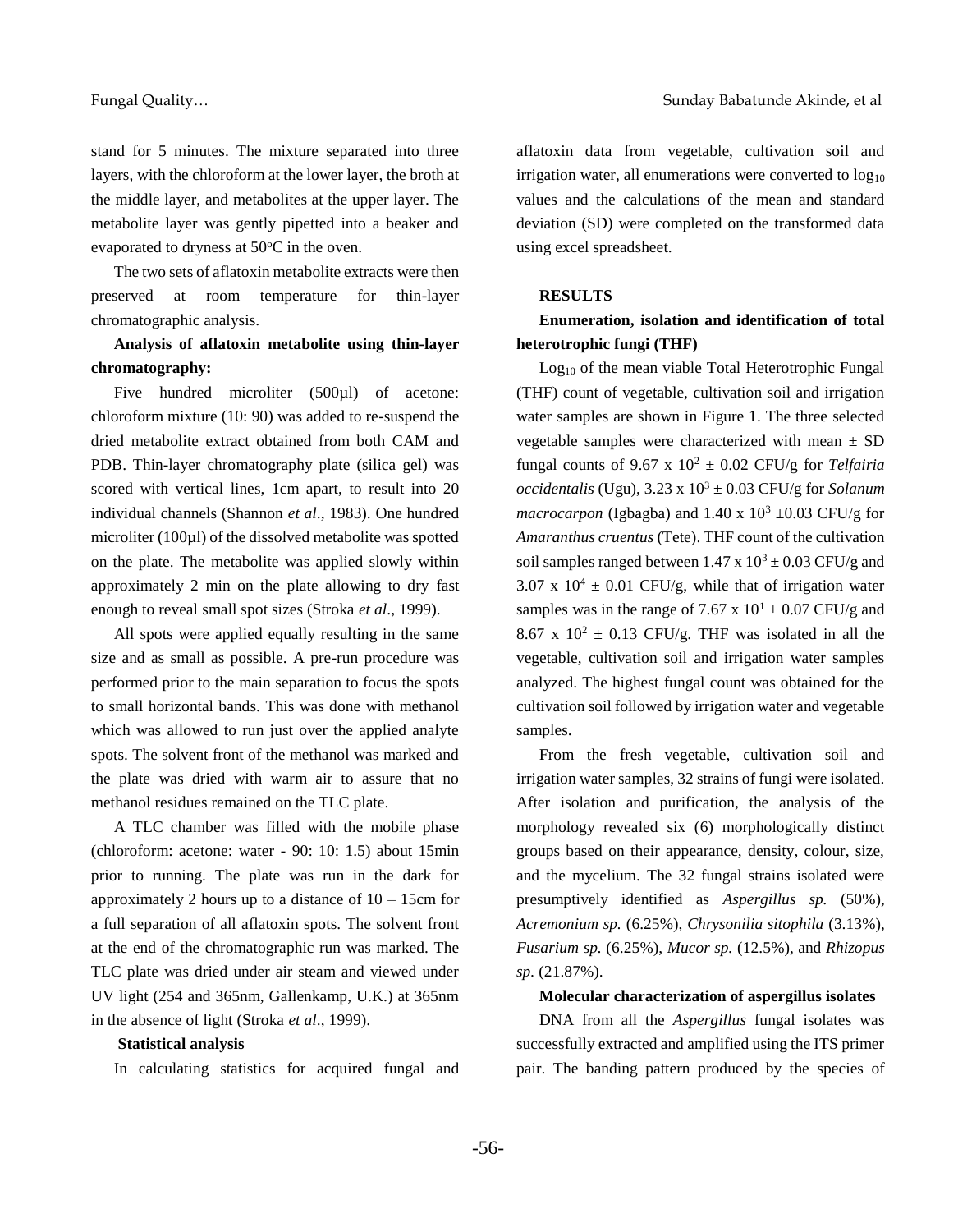*Aspergillus* on a 1.5% agarose gel is shown in Figure 2. All the *Aspergillus* fungal strains tested were PCR positive as reflected by the presence of band on the agarose gel.

Sequence analysis of the ITS regions of the nuclear encoded rDNA showed significant alignments as shown in Table 1. The blast results as presented in Table 2 revealed the species identities of the *Aspergillus* isolates to be *Aspergillus flavus*, 99% (ASF6), 85% (ASF21) and 100% (AVD4), *Aspergillus niger*, 98% (ASF9), 100% (ASF11) and 98% (ASF20), *Aspergillus fijiensis*, 96% (ASF18), and *Aspergillus japonicus*, 97% (AVD12). Molecular characterization of *Aspergillus* strains revealed *Aspergillus aculeatus*, *Aspergillus fijiensis*, *Aspergillus flavus*, *Aspergillus japonicus* and *Aspergillus niger*.

**Frequency of occurrence of fungal isolates in the samples**

Figure 3 showed the frequency of occurrence of fungal isolates in fresh vegetable, cultivation soil and irrigation water samples. A total of six (6) fungal species were apparently isolated from the three studied vegetable species. *Telfairia occidentalis* (Ugu), *Solanum macrocarpon* (Igbagba) and *Amaranthus cruentus* (Tete) vegetable samples from the study site were predominantly *Aspergillus flavus* (28.57%), followed by equal occurrence of 14.28% for *Aspergillus japonicus*, *Chrysonilia sitophila*, *Fusarium sporotrichoides*, *Mucor sp* and *Rhizopus stolonifer*. The cultivation soil harbored five (5) fungal species with *Aspergillus niger* having the highest occurrence of 33.33%. This was followed by *Acremonium sp* and *Aspergillus flavus* with 22.22% occurrence as well as *Aspergillus fijiensis* and *Rhizopus stolonifer* with 11.11% occurrence. Congruently, six (6) fungal species were also isolated from the flowing river which serves as the only irrigation water source in the studied vegetable farm and other adjoining farms. *Aspergillus niger* and *Rhizopus stolonifer* were the predominant fungal species with 25.00% occurrence followed by *Aspergillus aculeatus* and *Mucor sp.*

(18.75%). *Fusarium oxysporum* had the least occurrence of 6.25%.

# **Preliminary Screening for aflatoxin production by Aspergillus isolates**

Preliminary screening for the production of aflatoxin by the *Aspergillus* group was carried out by the observation of blue fluorescence on the reverse growth of the fungi under UV light and growth confirmation with UV visible spectrophotometer delete (Table 3). Blue fluorescence observed on all CAM plates under UV light is an evidence of detectable levels of aflatoxin production in day 7 by all the *Aspergillus* species isolated from vegetable, cultivation soil, and irrigation water samples. Spectrophotometric readings at 365nm wavelength in the range of 0.151 and 0.720nm depict fungal growth in PDB.

## **Production of aflatoxin by Aspergillus isolates**

Figure 4 presents the mean concentration of aflatoxin produced by all the *Aspergillus*isolates on CAM and in PDB media. All the 16 *Aspergillus* species used for this study showed evidence of aflatoxin production on both coconut agar medium (CAM) and potato dextrose broth (PDB). However, the highest aflatoxin production for all the *Aspergillus* isolates was observed when CAM was used. Levels of aflatoxin production by *Aspergillus* isolates on CAM ranged from 93.402µg/kg to 106.386µg/kg compared to the range of 83.157µg/kg and 99.673µg/kg obtained with PDB at room temperature. *Aspergillus japonicus* (AWF27) isolated from the irrigation water had the highest mean aflatoxin production values, while *Aspergillus fijiensis* (ASF6) isolated from soil recorded the lowest mean aflatoxin production values in both CAM and PDB media. However, the concentration of data obtained did not reflect any significant difference in the aflatoxin produced by all the *Aspergillus* isolates.

#### **DISCUSSION**

**Determination of fungal populations in the samples** Heterotrophic fungi were isolated from all the vegetable, cultivation soil and irrigation water samples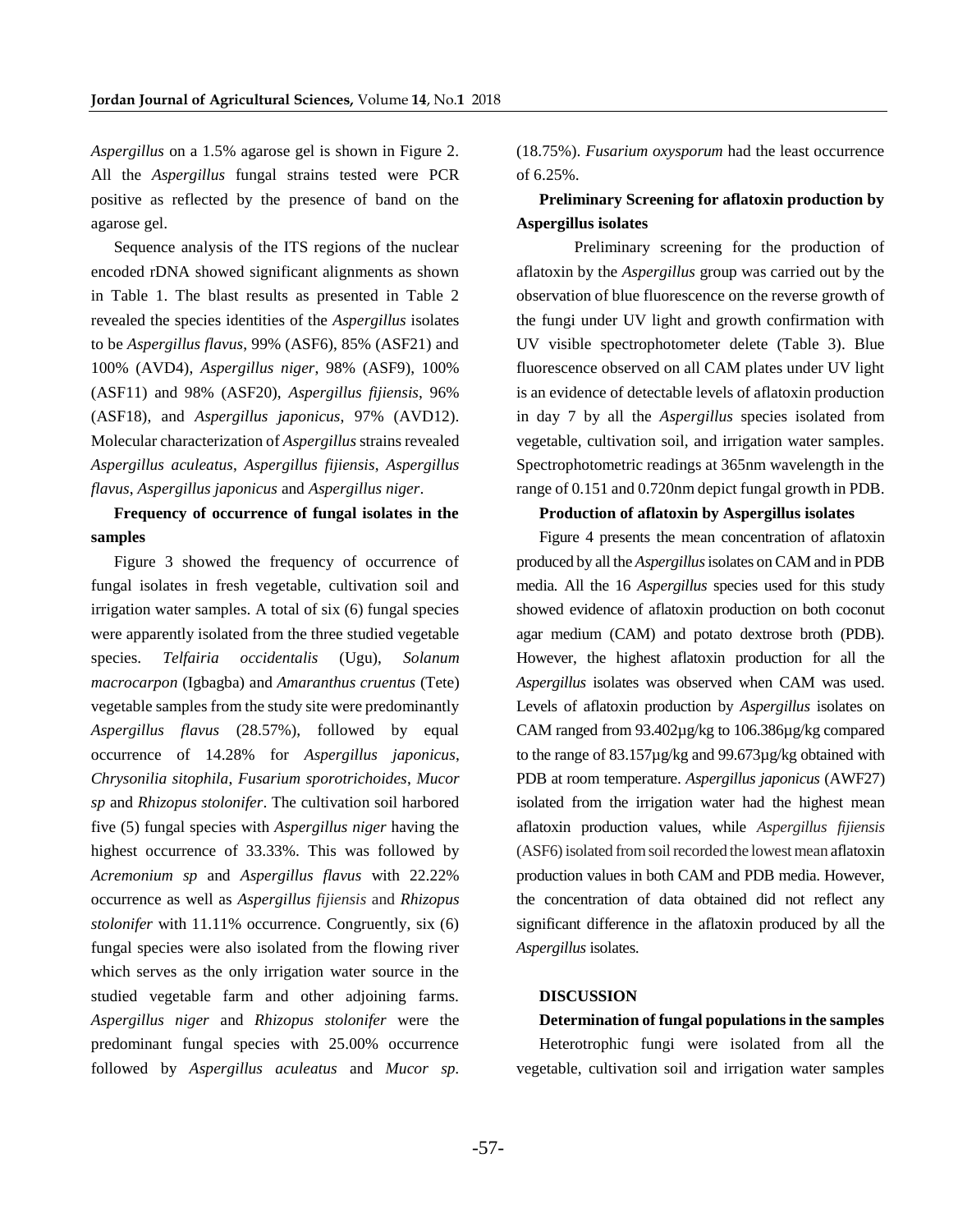obtained from Akanran vegetable farm used for this study. The highest fungal count was obtained for the cultivation soil followed by irrigation water and vegetable samples (Figure 1). Soil environment naturally harbours more microbial load compared to other environmental matrices. This may be as a result of their direct and indirect involvement in many of the key processes required for ecosystem functioning (Anderson *et al*., 2003). They are important as pathogens of plants and animals, as mycorrhizal symbionts of plants and as the main agents for the decomposition of organic material. Fungi, therefore, possess the ability to control nutrient fluxes in natural ecosystems that may be aided through extensive below-ground mycelial networks. Other anthropogenic activities around the study site may contribute to the observed fungal counts.

*Telfairia occidentalis* (*ugu*), *Solanum macrocarpon* (*igbagba*), and *Amaranthus cruentus* (*tete*) are among the well cherished, mostly cultivated and widely consumed indigenous vegetables in the Southwestern and Southeastern parts of Nigeria. The mean THF counts recorded for these vegetable species are similar to those reported for fresh vegetables obtained from similar environment in Nigeria. Akinyele *et al*. (2013) reported fungal counts in the range of  $3.0 \times 10^2 - 5.0 \times 10^2$  sfu/ml for *Senecio biafrae* (worowo) and 2.52 x  $10^2 - 7.4$  x  $10^2$ sfu/ml for *Amaranthus cruentus* (tete) samples obtained from Akure, another city in Southwestern Nigeria. Unlike aerobic colony count for bacteria, the limit of aerobic colony count for fungi (THF) in fresh vegetables is not common in the literature.

In the field, environmental stressors, such as repeated moist/dry cycles, temperature fluctuations, competition with or stimulation by other microorganisms and nutrient fluctuation as well as anthropogenic influence can control the composition of fungal population dynamics and species diversity. All of these could also influence the selection or stimulation of toxin producing strains in the given environment (Faraj, 1991; Rao *et al*., 1997).

#### **Identification of fungal isolates**

*Aspergillus sp.*, *Acremonium sp.*, *Chrysonilia sp.*, *Fusarium sp.*, *Mucor sp.* and *Rhizopus sp.* constituted the predominant fungal genera in the vegetable, cultivation soil, and irrigation water samples. They are among the important fungi of the environment responsible for various biogeochemical cycling of materials in nature. Aside from their roles in bioconversion and deterioration of materials, some of these fungal genera are also potential or opportunistic plant pathogens (Narayanasamy, 2011).

The predominant fungal genera isolated from the vegetable samples were *Aspergillus, Chrysolilia, Fusarium*, *Mucor,* and *Rhizopus*. Tournas (2005) isolated various species of *Aspergillus*, *Fusarium* and *Rhizopus* amongst others from vegetable samples. He attributed the spoilage of fresh vegetables to the presence of these fungi.

The fungal isolates obtained from soil samples were *Acremonium sp., Aspergillus flavus*, *Aspergillus fijiensis, Aspergillus niger* and *Rhizopus stolonifer*. Their role in soil is in bioconversion of organic materials. The predominant *Aspergillus aculeatus*, *Aspergillus flavus*, *Aspergillus niger*, *Fusarium oxysporum*, *Mucor sp.,* and *Rhizopus stolonifer* in irrigation water samples have been reported for similar environment. Fungal presence in flowing river can be attributed to the presence of high organic content and an enabling condition for their proliferation.

The present study revealed that *Aspergillus flavus, Mucor sp* and *Rhizopus stolonifer* isolated from cultivation soil and irrigation water samples were also present in the vegetable samples. Consequently, cultivation soil and irrigation water could be major sources of fungal contamination to the vegetables. Influx of wastewater from animal farms and dumping of refuse were observed during sampling at the upstream end of the river used for irrigation in the studied vegetable farm. Investigators had suggested that the presence of many pathogens in cultivation soils and irrigation maybe the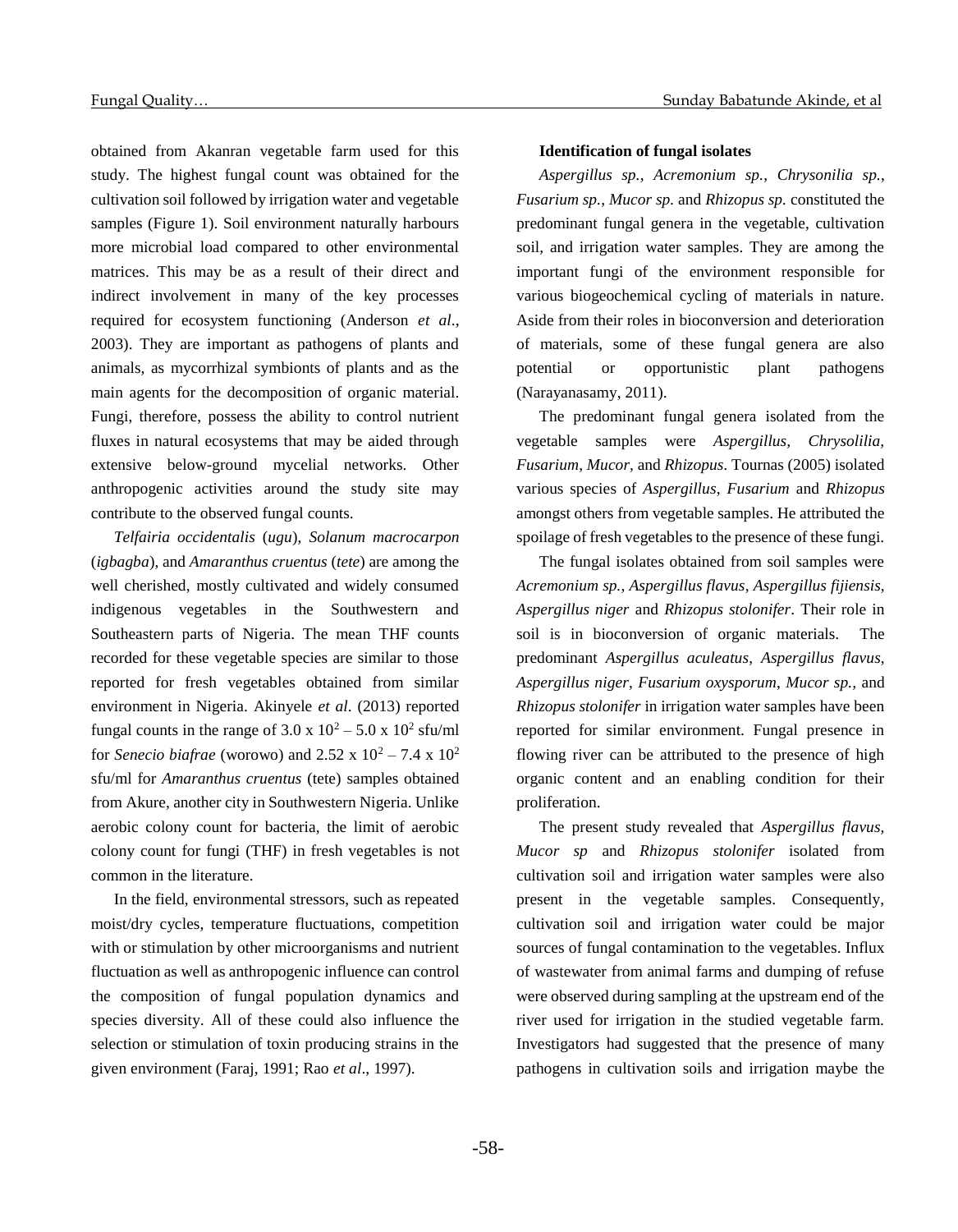major sources of microorganisms present on many vegetables (Beuchat and Ryu, 1997; Mapanda *et al*., 2005; Tsado *et al*., 2013).

**Molecular identity of the Aspergillus isolates from vegetable, irrigation water, and cultivation soil samples**

The use of rRNA genes for the identification of fungal species is based on the detection of conserved sequences in the rDNA genes. This method is rapid, sensitive, and precise for the identification of fungi to species level (Ferrer *et al*., 2001; Ehrlich *et al*., 2007). Our results showed high fungal specificity with the selected primers.

The sequence analysis of the ITS regions of the nuclear encoded rDNA of the *Aspergillus* isolates showed significant alignments for *Aspergillus aculeatus*, *Aspergillus fijiensis*, *Aspergillus flavus*, *Aspergillus japonicas,* and *Aspergillus niger*. Ehrlich *et al*. (2007) used a similar molecular method to identify aflatoxinproducing *Aspergillus* species isolated from soil samples in Thailand. Alwakeel (2013) also used the molecular method for identification of various species of *Aspergillus* and *Penicillium* isolated from stored apples.

Apart from Aspergillosis caused in man, *Aspergillus* species are known to produce several toxic metabolites, such as malformins, naphthopyrones, ochratoxins (Frisvad and Samson, 1991 and Al-Hindi *et al*., 2011).They can also produce aflatoxins, a mycotoxin which is a very important toxin worldwide because of the hazard it poses to human and animal health (Peraica *et al*., 1999).

#### **Aflatoxin production by Aspergillus isolates**

Krogh (1992) had earlier reported that most microbes infecting plant tissues often produce secondary metabolites in their hosts, which are known to be hazardous to animals including man. Some of these metabolites include the ergot alkaloids on cereals by *Clavisep sp*., fumonisin on maize by *Fusarium sp*. and Aflatoxins on grains by *Aspergillus sp*.

One of the primary objectives of this study is to verify

the potentials of fungi that might associate with fresh vegetables during cultivation for their ability to produce toxins of public health implication. The concentrations of aflatoxin produced by the *Aspergillus* isolates in the course of this study, however, confirm this result. Observation of blue fluorescence under UV light and spectrophotometric determination revealed preliminary positive production of aflatoxin by *Aspergillus* isolates.

The US Food Safety Regulations safe level limit for aflatoxins is 20µg/kg for all products. Aflatoxin production by all *Aspergillus* isolates in the range of 93.402µg/kg and 106.386µg/kg on CAM as well as 83.157µg/kg and 99.673µg/kg for PDB exceeded this limit. The vegetable products from the study field may, therefore, be regarded as unsafe for human consumption without proper processing.

The production of aflatoxin by species of *Aspergillus* most especially *Aspergillus flavus* isolated from various sources is well documented (Lillard *et al*., 1970; Rao *et al*., 1997; Othman and Al-Delamiy, 2012). Aflatoxin production is believed to be conditional and dependent upon the combination of several environmental factors which include the amount and wavelength of available light, pH, growth substrate, relative humidity, temperature, substrate, and the presence or absence of other microorganisms (Pitt and Hocking, 1985; Rao *et al*., 1997). Our study confirmed the ability of *Aspergillus flavus* associated with fresh vegetable cultivation to produce aflatoxin *Aspergillus fijiensis*, *Aspergillus japonicas,* and *Aspergillus aculeatus.* It also showed detectable amounts of aflatoxin production when grown on certain media (CAM and PDB).

#### **CONCLUSION**

We have reported that fungi with the potential for toxin production are associated with a fresh vegetable cultivation site in Southwestern Nigeria. It is clear from our data that *Aspergillus flavus*, *Aspergillus fijiensis*, *Aspergillus japonicus* and *Aspergillus aculeatus* isolated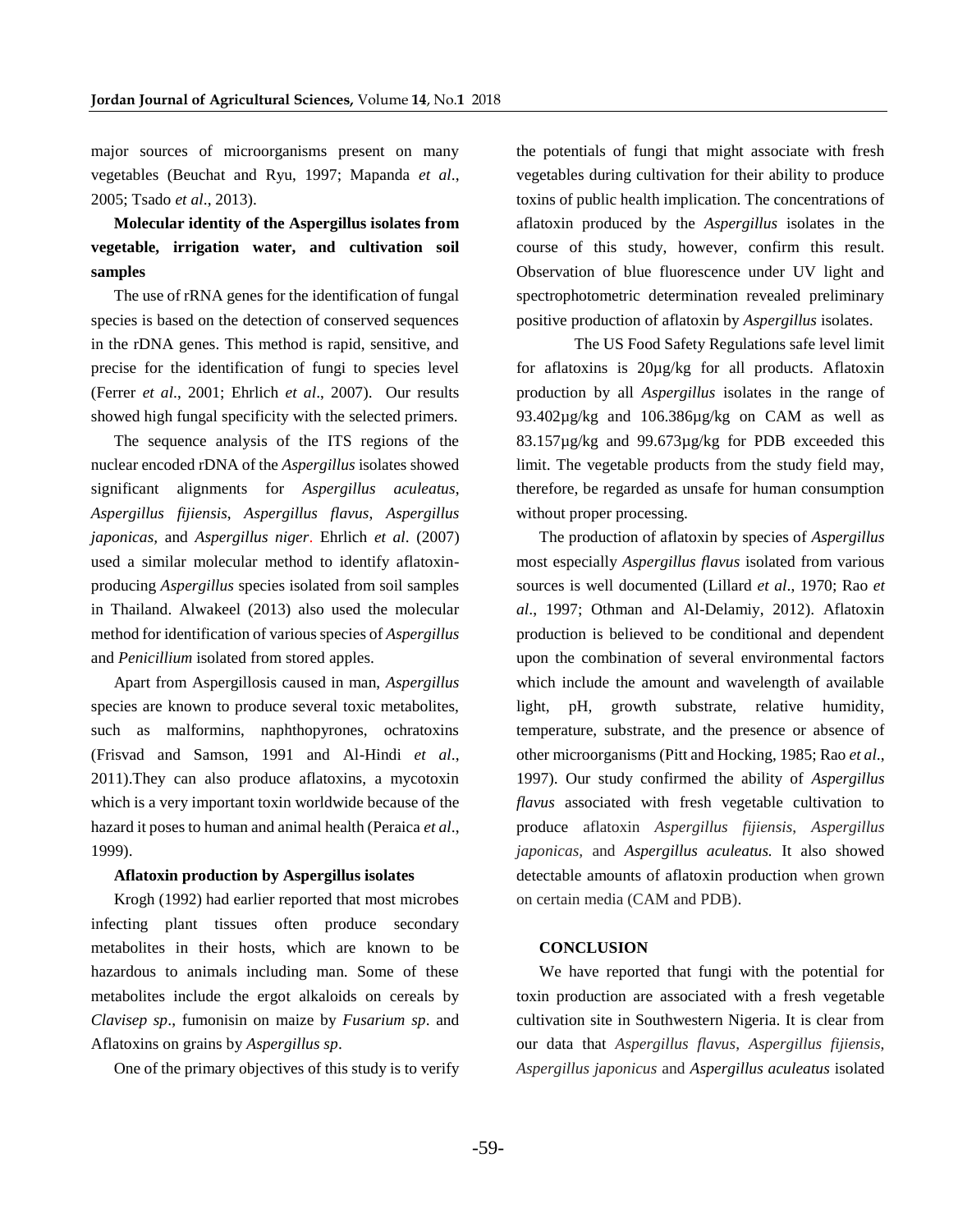from fresh vegetables, cultivation soil, and irrigation water samples possessed the capability to produce toxigenic material suspected to be aflatoxin.

Although efforts have been put in this study to establish the possibility of fungal contamination of vegetable products during cultivation, the information provided is, however, meager compared to the huge number of similar sites that are available in this region. There is a need to extend this study to various fresh vegetable cultivation sites for more site-specific microbiological quality determination in order to proactively proffer a more holistic and sustainable solution.

Additional research is essential to document the toxin class produced by these groups of fungi and to document toxin-specific health risks. Future studies would seek to determine the intergenic region for the aflatoxin biosynthesis genes aflJ and aflR in addition to establishing the relatedness and phylogeny of the common fungal species that are present in the fresh vegetables, cultivation soil, and irrigation water. ELISA

## **REFERENCES**

- Anderson, I. C, Campbell C. D. and Prosser J. I., 2003. Potential bias of fungal 18S rDNA and internal transcribed spacer polymerase chain reaction primers for estimating fungal biodiversity in soil. *Environ Microbiol*, 5 (1): 36–47.
- Abadias, M., Usall, J., Anguera, M., Solsona, C. and Viñas I., 2008. Microbiological quality of fresh, minimallyprocessed fruit and vegetables, and sprouts from retail establishments. *Int. J. Food Microbiol*, 123: 121–129.
- Akinyele, B. J, Oladejo BO, Bankefa EO, Ayanyemi SA., 2013. Microbiological analysis and antimicrobial sensitivity pattern of microorganisms isolated from vegetables sold in Akure, Nigeria. *Int. J. Curr. Microbiol. App. Sci,* 2 (10): 306–313.
- Alwakeel, S. S., 2013. Molecular identification of isolated

assay and HPLC measurement should also be considered for the qualitative and quantitative determination of aflatoxin production.

In view of the public health risks associated with the consumption of raw vegetables that are contaminated with pathogenic/ toxin-producing fungi and the carcinogenic properties of aflatoxin, adequate measures should be put in place to cultivate vegetables in soils with minimal fungal contaminants. Internationally accepted methodologies such as good agricultural practices (GAP) as well as water safety plan (WSP) can be domesticated for use in vegetable cultivation by local farmers.

## **ACKNOWLEDGEMENTS**

This work was supported by NICANVEG Project 106511 jointly funded by the International Development Research Centre (IDRC) and Canadian International Development Agency (CIDA) under the Canadian International Food Research Fund (CIFSRF).

fungi from stored apples in Riyadh, Saudi Arabia. *Saudi J. Biol. Sci*, 20: 311–317.

- Beuchat, L. R., 1996. Pathogenic microorganisms associated with fresh produce. J. Food. Prot. 59: 204–216.
- Beuchat, L. R, Ryu J. H., 1997. Produce handling and processing practices. *Emerg. Infect. Disease,* 3: 459–465.
- Chubike, N. E, Okaka JC, Okoli EC., 2013. Evaluation of vegetable consumption in South Eastern Nigeria. *Int. J. Nutr. Metab*, 5 (4): 57–60.
- Corry, J. E. L, Curtis GDW, Baird RM., 2003. "Handbook of Culture media for Food Microbiology". Progress in industrial microbiology volume 37. Third Impression. Elsevier Science B.V., The Netherlands, ISBN: 0-444- 51084-2.
- Davis, N. D, Iyer SK, Diener UL., 1987. Improved Method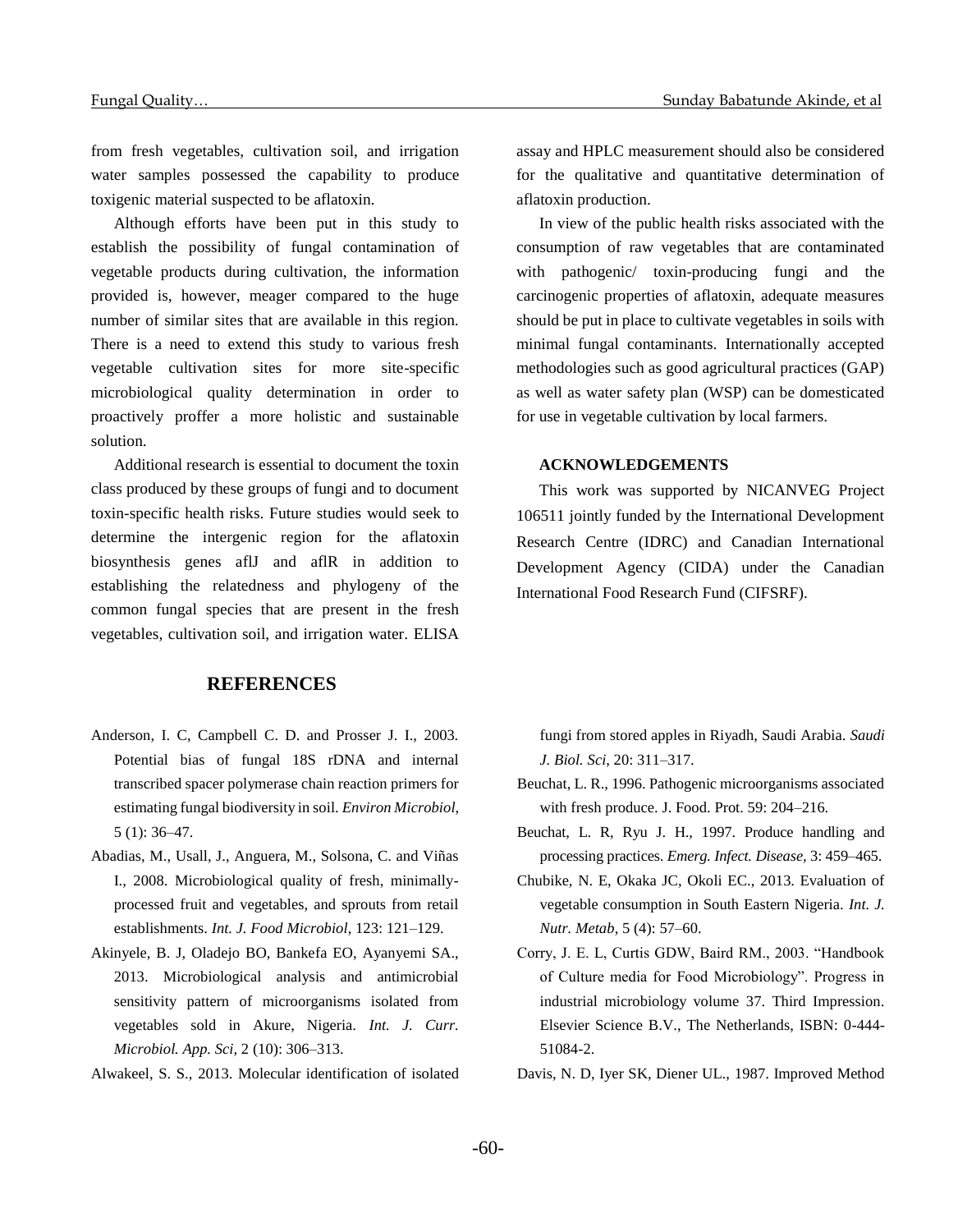of Screening for Aflatoxin with a Coconut Agar Medium. *Appl. Env. Microbiol,* 53(7): 1593–1595.

- Ehrlich, K. C., Kobbeman K, Montalbano BG, Cotty P. J., 2007 Aflatoxin-producing *Aspergillus* species from Thailand. *Int. J. Food Microbiol*, 114: 153–159.
- EU., 2007. Agricultural commodity markets past developments fruits and vegetables. An analysis of consumption, production and trade based on statistics from the Food and Agriculture Organization (FAO). Economic analyses and evaluation G.5, Agricultural trade policy analysis, European Commission Directorate-General for Agriculture and Rural Development Directorate G. 17 July 2007.
- FAO/WHO., 2008. *Microbiological hazards in fresh leafy vegetables and herbs: Meeting Report*. Microbiological Risk Assessment Series No. 14. Food and Agriculture Organization of the United Nations/World Health Organization. Rome. 151pp.
- Faraj, M. K., Smith J. E, Harran G., 1991. Interaction of water activity and temperature on aflatoxin production by *Aspergillus flavus* and *Aspergillus parasiticus*in irradiated maize seeds. *Food Add. Contamin*, 8 (6): 731–736.
- Ferrer, C., Colom F, Frases S, Mulet E, Abad JL, Alio JL., 2001. Detection and Identification of Fungal Pathogens by PCR and by ITS2 and 5.8S Ribosomal DNA Typing in Ocular Infections. *J. Clinical Microbiol*, 39 (8): 2873– 2879.
- Guy, S., Richard S., 2011. Identifying fungi: A clinical laboratory handbook.  $2<sup>nd</sup>$  Edition. Star Publishing Company, Belmont, USA, 30–285pp.
- Hudler, G. W., 2000. *Magical Mushrooms: Mischievous Molds*. 5th Edition, Princeton University Press, Princeton, New Jersey, USA.. ISBN-10: 0691070164, ISBN-13: 978-0691070162.
- Hoque, J. and Shamsi S., 2011. Study of fungi associated with some selected vegetables of Dhaka City. *Bangladesh J. Sci. Res,* 24(2): 181–184.
- Hung, H. C, Joshipura KJ, Jiang RH, Hunter D, Smith S. A., 2004. Fruits and Vegetable intake and the risk of major

chronic disease. *J. Nat. Cancer Inst*, 95: 157–164.

- Jarvis, B., Seiler DAL, Ould AJL, Williams A. P., 1983. Observations on the enumeration of moulds in food and feeding stuffs. *J. Appl. Bacterial*, 55: 325–336.
- Johnston, L. M, Jaykus L-A, Moll D, Martinez MC, Anciso J, Mora B, Moe CL., 2005. A field study of the microbiological quality of fresh produce. *J. Food Protection*, 68 (9): 1840–1847.
- Krogh, P., 1992. Adverse effect of mycotoxins on human health in seed pathology. *Proceedings of the seminar, Copenhagen, Denmark*, 149–157.
- Lillard, H. S, Hanlin RT, Lillard D. A., 1970. Aflatoxigenic Isolates of *Aspergillus flavus* from Pecans. *Appl. Microbiol*, 19 (1): 128–130
- Mapanda, F., Mangwayana E. N, Nyamangara J. and Giller K. E., 2005. The effect of long-term irrigation using wastewater on heavy metal contents of soils under vegetables in Harare, Zimbabwe. *Agri. Eco. Env,* 107: 151–165.
- Narayanasamy, P., 2011. Microbial Plant Pathogens-Detection and Disease Diagnosis: Fungal Pathogens, Vol.1, 1st Edition, Springer Netherlands, 291pp.
- Othman, G. A. and Al-Delamiy K. S., 2012. Aflatoxin B1 production by *Aspergillus flavus* in different media and containers and the antifungal activity of garlic and black cumin. *Res. J. Eng. Appl. Sci,* 1(2): 117-121.
- Pitt, J. and Hocking A. D., 1985. Fungi and food spoilage. Academic press, Australia.
- Pitt, J. and Hocking A. D., 1997. Fungi and food spoilage. Blackie Academic and Professional, London, UK. 48pp.
- Pitt, J., Hocking A. D., Miscamble B. F, Dharmaputra O. S, Kuswanto K. R, Rahayu E. S. and Sardjono O., 1998. The mycoflora of food commodities from Indonesia*. J. Food Mycol.* 1(1): 41–60.
- Ponka, A., Maunula L, von Bonsdorff CH, Lyytikainen O., 1999. An outbreak of calcivirus associated with the consumption of raspberries. *Epidemiol. Infect*, 123: 469– 474.
- Rao, CY, Fink RC, Wolfe LB, Liberman DF, Burge HA.,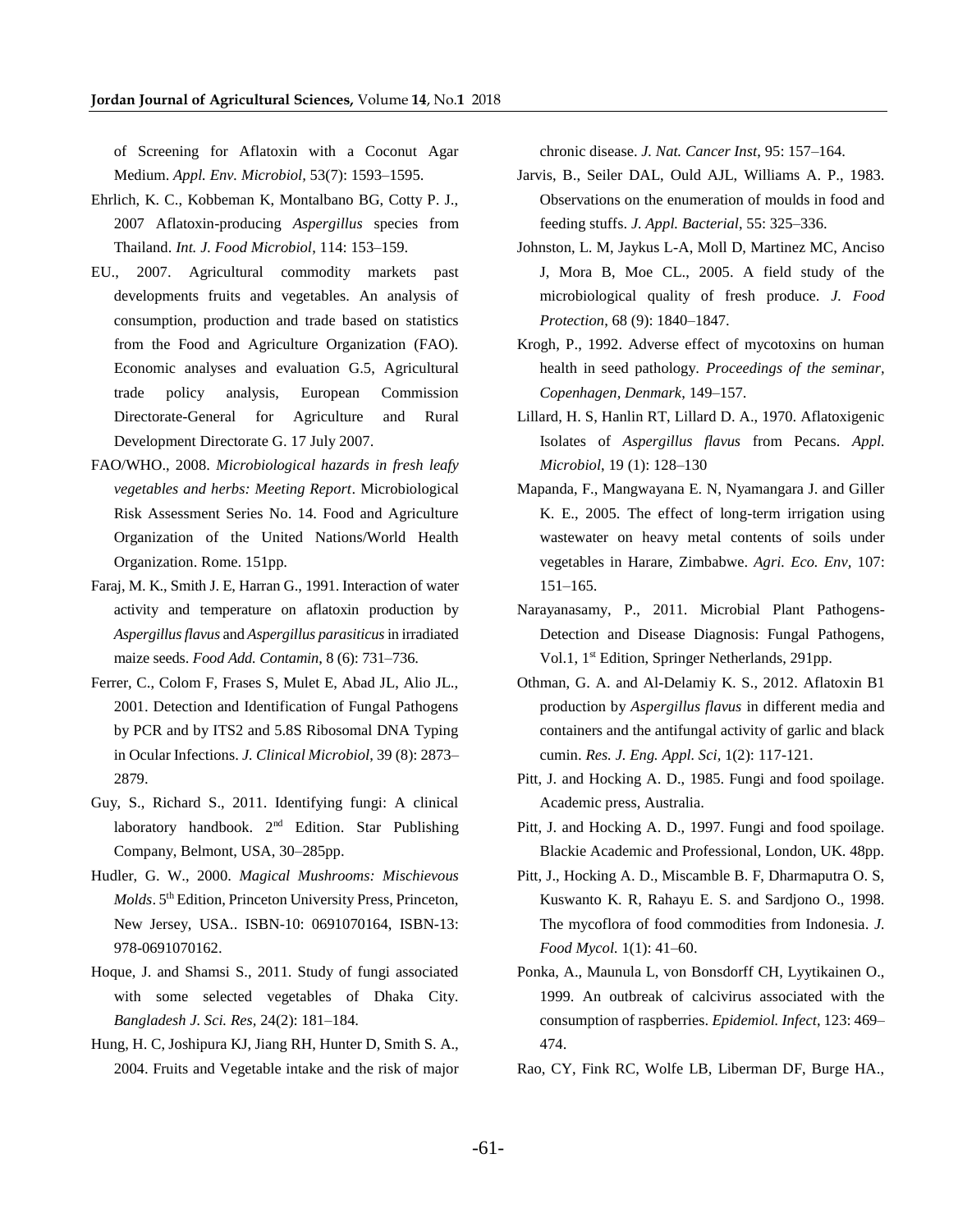1997. A study of aflatoxin production by *Aspergillus flavus* growing on wallboard. *J. American Biol. Safety Ass*, 2(4): 36–42.

- Sauer, DB, Meronuck RA, Christensen CM., 1992. Storage of cereal grains and their products. Illustrated edition, *American Association of Cereal Chemists*, Minnesota, USA, 313–340.
- Tangendjaja, B., 2002. Corn quality and mycotoxin control: In 10th Annual ASA south East Asian Feed Technology and Nutrition workshop, American Soybean Association, Singapore. 54pp.
- Tournas, VH., 2005. Spoilage of vegetable crops by bacteria and fungi and related health hazards. *Crit. Rev.*

*Microbiol*, 31(1): 33–44.

- Tsado, EK, Adesina OA, Oyeleke SB., 2013. A Survey on the Bacterial Load of Selected Fruits and Leafy Vegetables in Minna Metropolis of Niger State, Nigeria. *J. Animal Prod. Adv*, 3(1): 6–11.
- WHO., 1998. Surface decontamination of fruits and vegetables eaten raw: *A Review*. Prepared by LR, Beuchat. Doc. WHO/FSF/FOS/98.2. 42pp.
- Williams, J., Phillips T, Jolly P, Stiles J, Jolly C, Agarwal D., 2004. Human aflatoxicosis in developing countries: a review of toxicology, exposure, potential health consequences, and interventions. *Amer. J. Clinical Nutri,* 80: 1106–1122.



**Figure 1: Total Fungal Counts in Fresh Vegetable, Cultivation Soil and Irrigation Water.**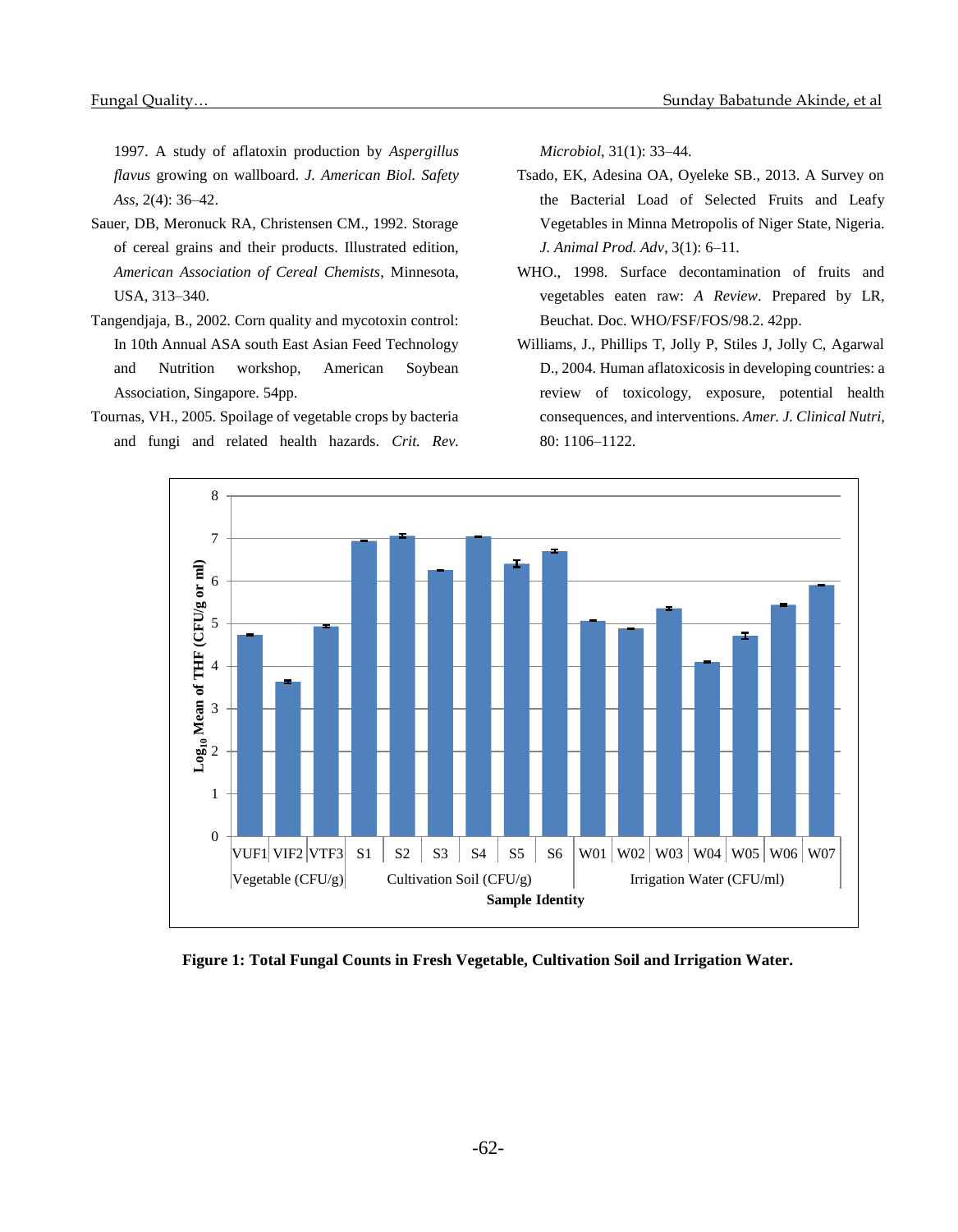

**Figure 2: Gel of PCR of Fungi DNA Verification. M (1kb Marker), 1 (ASF6), 2 (ASF11), 3 (ASF21), 4 (AVD4), 5 (AWF9), 6 (ASF9), 7 (ASF20), 8 (AVD12), 9 (AWF4), 10 (AWF7), 11 (AWF12), 12 (AWF13), 13 (AWF24), 14 (AWF27), 15 (AWF31), 16 (ASF 18).**



**Figure 3: Percentage Occurrence of THF in Fresh Vegetable, Cultivation Soil and Irrigation Water Samples.**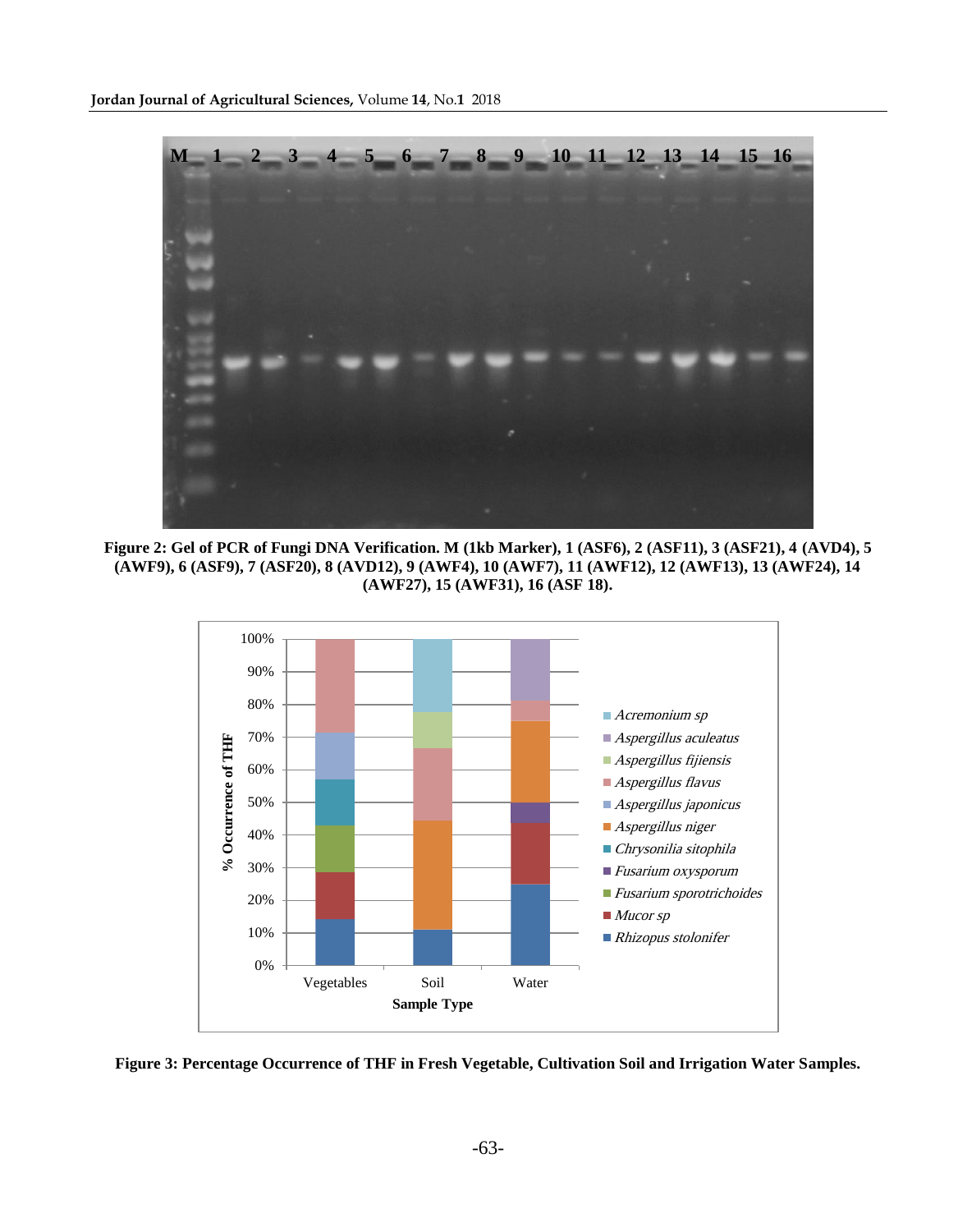Г

Т





|  |  | Table 1: Partial Nucleotide Sequences of the Fungal Isolates. |
|--|--|---------------------------------------------------------------|
|--|--|---------------------------------------------------------------|

| Isolate<br>Code  | <b>Sequences</b>                                                                                                                                                                                                                                                                                                                                                                                                                                                   |  |  |  |
|------------------|--------------------------------------------------------------------------------------------------------------------------------------------------------------------------------------------------------------------------------------------------------------------------------------------------------------------------------------------------------------------------------------------------------------------------------------------------------------------|--|--|--|
| ASF <sub>6</sub> | GATCATTACCGAGTGTAGGGTTCCTAGCGAGCCCAACCTCCCACCCGTGTTTACTGTACC<br>TTAGTTGCTTCGGCGGGCCCGCCATTCATGGCCGGCGGGGGCTCTCAGCCCCGGGCCCG<br>CGCCCGCCGGAGACACCA-CGAACT-<br>CTGTCTGATCTAGTGAAGTCTGAGTTGATTGTATCGCAATCAGTTAAAACTTTCAACAAT<br>GGATCTCTTGGTTCCGGCATCGATGAAGAACGCAGCGAAATGCGATAACTAGTGTGAAT<br>GGGCATGCCTGTCCGAGCGTCATTGCTGCCCATCAAGCACGGCTTGTGTGTTGGGTCGTC<br>GTCCCCTCTCCGGGGGGGGACGGGCCCCAAAGGCAGCGGCGGCACCGCGTCCGATCCTCG<br>CGAACGCAAATCAATCTTCCAGGTGACCTCG-ATCATG |  |  |  |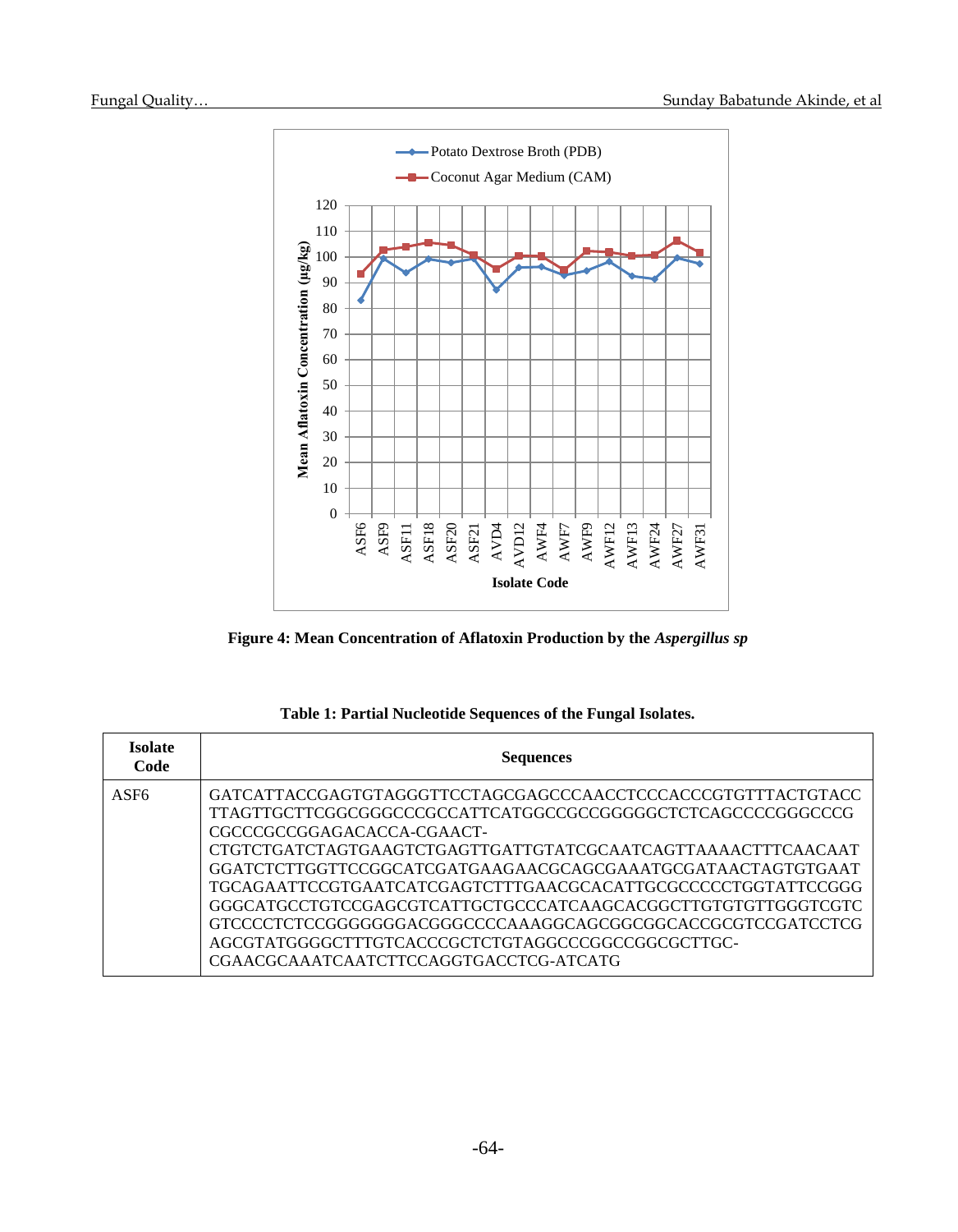| <b>Isolate</b><br>Code | <b>Sequences</b>                                                                                                                                                                                                                                                                                                                                                                                                                                                                                                                                                                                             |
|------------------------|--------------------------------------------------------------------------------------------------------------------------------------------------------------------------------------------------------------------------------------------------------------------------------------------------------------------------------------------------------------------------------------------------------------------------------------------------------------------------------------------------------------------------------------------------------------------------------------------------------------|
| ASF9                   | CGAGTGCTGGGTCCTTCGGGGCCCAACCTCTCCAACCCGTGCTTACCGTACCCTGTTGCT<br>TCGGCGGGCC-CGCCTTCGGGCGGCCCGGGGCC-TGCCCCCG-<br>GGACCGCCCCCGCCGGAGACCCCAATGGAACACTGTCTGAAAGCGTGCAGTCTGAGTCG<br>ATTGATACCAATCAGTCAAAACTTTCAACAATGGATCTCTTGGTTCCGGCATCGATGAAG<br>AACGCAGCGAAATGCGATAACTAATGTGAATTGCAGAATTCAGTGAATCATCGAGTCTT<br>TGAACGCACATTGCGCCCCCCTGGTATTCCGGGGGGCATGCCTGTCCGAGCGTCATTTCT<br>CCCCCTCCAGCCCCGCTGGGTTGTTGGGCCGCGCCCC---<br>CGGGGGGGGCCTCGAGAGAAACGGCGGCACCGTCCGGTCCTCGAGCG-<br>TATGGGGCTCTGTCA-CCCGCTCTATGGGCC-GGCCGGG-<br>CTAGACTCTACGGTAAGCACGGGTGGGAGGT-<br>GGCCCGAAGACACAGACCGATGCCCCCACCAGC               |
| ASF11                  | ACCCGTGCTTACCGTACCCTGTTGCTTCGGCGGGCCCGCCTTCGGGCGGCCCGGGGCCTG<br>CCCCCGGGACCGCGCCCGCCGGAGACCCCAATGGAACACTGTCTGAAAGCGTGCAGTCT<br>GAGTCGATTGATACCAATCAGTCAAAACTTTCAACAATGGATCTCTTGGTTCCGGCATCG<br>ATGAAGAACGCAGCGAAATGCGATAACTAATGTGAATTGCAGAATTCAGTGAATCATCG<br>AGTCTTTGAACGCACATTGCGCCCCCTGGTATTCCGGGGGCATGCCTGTCCGAGCGTCA<br>GAAACGGCGGCACCGTCCGGTCCTCGAGCGTATGGGGCTCTGTCACCCGCTCTATGGGC<br>CCGGCCGGGGCTTGCCTCGACCCCCAATCTTCTCAGATT                                                                                                                                                                          |
| ASF18                  | ATCATCGAGTCTTTGGACGCACATTGGCCCCTCTGGTATTCCGGGGGGCATGCCTGTCCG<br>AGCGTCATTTCTCCCCTTCAGCCCGCTGGTTGTTGGGCCGCGCCCCCCGGGGGGCGGCCT<br>TCGAGAGAAACGGCGGCACCGTCCGGTCCTCGAGCGTATGGGGCTCTGTCACCCGCTCT<br>ATGGGCCGGCCGGGCCTTGACTCGACGGTAAGCACGGGTGGAGGCTGCACTCGATGCG<br>ACGCGTATAAGCCCCTCATAAAG                                                                                                                                                                                                                                                                                                                         |
| AST20                  | GCTACAAGCTAGGAGATCTAGGCCGAGATATATAGGGGGGAATTAGCGGGCTTGGGAA<br>CCTCCACCCGTGCTTACCGTACCCTGTTGCTTCGGCGGGCCCGCCTACGGGCGGCCCGGG<br>GCCTGCCCCCGGGACCGCCCCCCCGGAGACCCCAATGGAACACTGTCTGAAAGCGTGC<br>AGTCTGAGTCAATTGATACCAATCAGTCAAAACTTTCATCAATGGATCTCTTGGTTCCCG<br>CATCGATGAAGAACGCACCGAAATGCGATAACTAATGTGAATTGCAGAATTCAGTGAAT<br>CATCGAGTCTTTGAACGCACATTGGGCCCCCTGGTATTCCGGGGGCATGCCTGTCCGA<br>GCGTCATTTCTCCCCTCCAGCCCCGCTGGTTGTTGGGCCGAGCCCCCCCGGGGGCAGGCC<br>TCGAGAGAAACGGCGGCACCGTCCGGTCCTCCAGCGTATGGGGCTCTGTCACCCGCTCT<br>ATGGGCCCGGCCGGGGCTTGCCTCCACCCCCAATCTTCTCAGATTGACCTCGGATCAGGT<br>AGGGATACCCGCTGAACTTA |
| ASF <sub>21</sub>      | TTCCCGAGTGTAGGGTTCCTAGC-<br>GAGCCCAACCTCCCACCGGTGTTTACTGTCCCTTAGTTGATTCGGCGGGCCCCCCATTCA<br>TGGCCCCCGGGGGTTTTCAGCCCCGGGCCCCGCGCCCCCCGGAGCCACCAGAAATTCTTT<br>TTGATCTAGGGAATTTTGAGTTGATTGTATGCCAATCAGTTAAAACTTTCACCAATGGTT<br>TTTTTGGTTCCGGCATCGATGAAGAACGCAGCGAAATGCGATAATTAGTGTAAATTGCA<br>GAATTCCGTAATTCATGGAGTCTTTGAACGCCCATGGCGCCC---<br>CCGGGTATTCCGGGGGCATCCCGGTCCAAGGTTCATTGCTGCCCATCAACCCCGGCTGT<br>TGTGTGGGGTGTTCTTCCCTTTTCCGGGGGGGCCCGGCCCCAAAGGGCGGGGCGGCCCCG<br>CCAAACCCAAATAAACTTTCTGCTATGATAGCGCACTA---ACAGGCAAT--TAATAC                                                                        |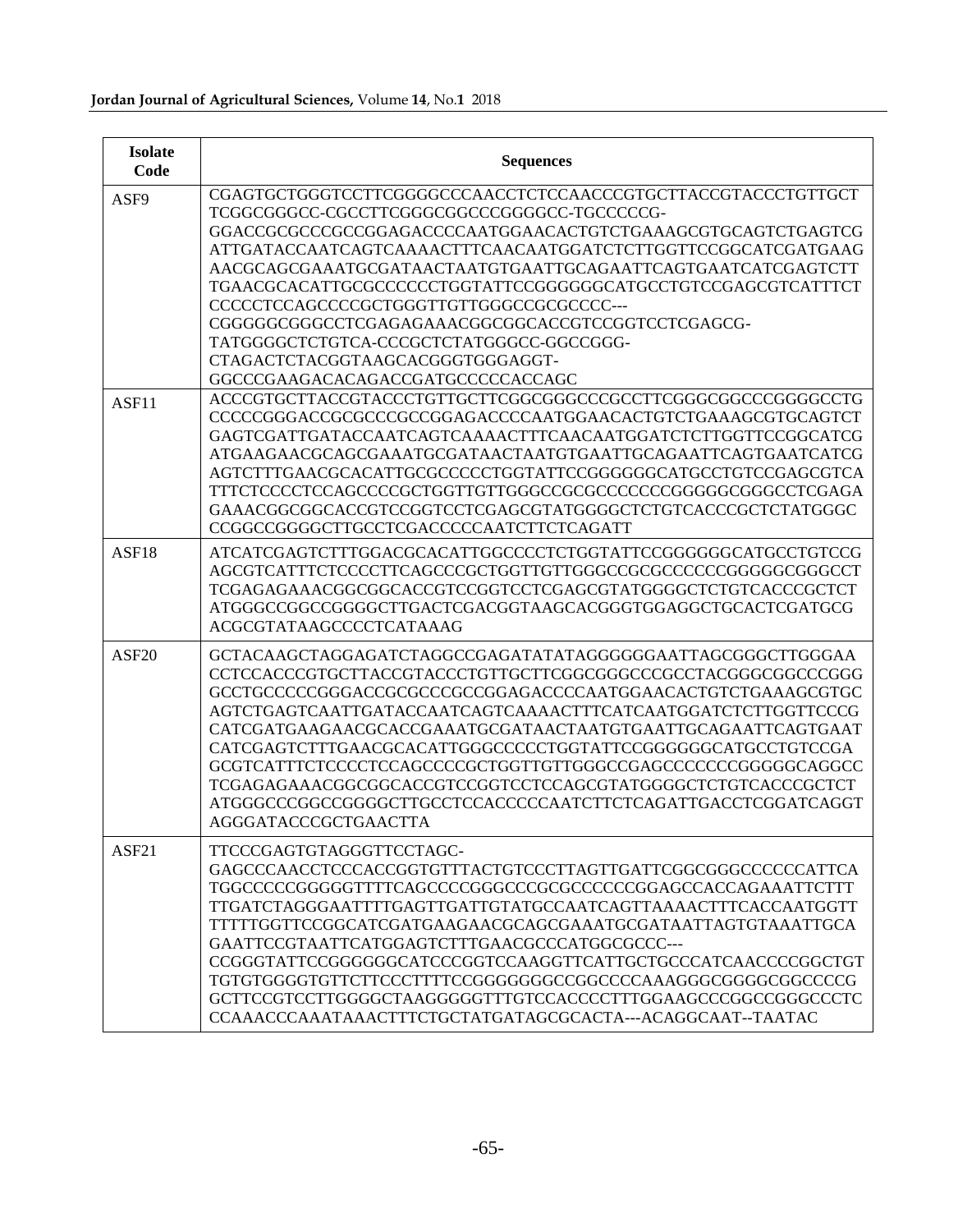| <b>Isolate</b><br>Code | <b>Sequences</b>                                                                                                                                                                                                                                                                                                                                                                                                                                                                                                                               |
|------------------------|------------------------------------------------------------------------------------------------------------------------------------------------------------------------------------------------------------------------------------------------------------------------------------------------------------------------------------------------------------------------------------------------------------------------------------------------------------------------------------------------------------------------------------------------|
| AVD4                   | AGTGTAGGGTTCCTAGCGAGCCCAACCTCCCACCCGTGTTTACTGTACCTTAGTTGCTTC<br>GACACCACGAACTCTGTCTGATCTAGTGAAGTCTGAGTTGATTGTATCGCAATCAGTTAA<br>AACTTTCAACAATGGATCTCTTGGTTCCGGCATCGATGAAGAACGCAGCGAAATGCGAT<br>AACTAGTGTGAATTGCAGAATTCCGTGAATCATCGAGTCTTTGAACGCACATTGCGCCCC<br>CTGGTATTCCGGGGGCATGCCTGTCCGAGCGTCATTGCTGCCCATCAAGCACGGCTTGT<br>GTGTTGGGTCGTCGTCCCCTCTCCGGGGGGACGGGCCCCAAAGGCAGCGGCGGCACCG<br><b>CCGAACGCAAAGC</b>                                                                                                                               |
| AVD <sub>12</sub>      | GGATCGGAAGGATCATTACCGAGTGCTGGGTCCTTCGGGGCCCAACCTTCCCCACCCGT<br>GCTTACCGTACCCTGTTGCTTCGGCGGGCCCCGCCTTCGGGCGGCCCGGGGCCTGCCCCC<br>GGGACCGGCCCCGCCGGGGACCCCAATGGAAAACTGTTTTGAAAGCGTGCAGTCTGAGT<br>CGATTGATACCAATCAGTCAAAACTTTCAACAATGGATCTCTTGGTTCCGGCATCGATGA<br>AAAACGCAGCGAAATGCGATAACTAATGTGAATTGCAGAATTCAGTGAATCATCGAGTT<br>TTTGAACGCACATTGCGCCCCCTGGTATTCCGGGGGGCATGCCTGTCCGAGCGTCATTTT<br>AAACGGCGGCACCGTCCGGTCCTCGAGCGTATGGGGCACTGTCACCCGCTCTATGGGCC<br>CGGCCGGGGCTTGCCTCGACCCCCAATCTTCTCAGATTGGCCTCGCTCAAAAGACAGAT<br>CGAAGCCGAACTTGGGATT |
| AWF4                   | CGAGTGTCTGGGTCCTTCGGGGCCCCAACCTTTCCCACCCCGTGGCTTACCCGTTCCCTG<br>TTGCTTCGGCGGGGCCCCGCCTTCGGGGCGGGCCCGGGGCCTGCCCCCGGGACCCCGCC<br>CCGCCCGGAGACCCCAATGGAACCCTTTCTGAAAGCGTGCAGTCTTGAAGTCGATTGAT<br>ACCAATCAGTCAAAACTTTCAACACATGGATTCTCTTGGTTCCGGCATCGATGAAAGAA<br>CGCAAGCGAAATGCGATTAACTAATTTGAATTGCAGAATTCAGTGAATCATCCGAGTCT<br>TTGAACCGCACATTGCGCCCCCTGGTATTCCGGGGGGCATGCCTGTCCGAGCGTCATTTC<br>TCCCCTTCCAGCGCCCGCTGGGGTGGTGGCGCGCCCCCCCGGGGGCGGGCCTCGAGAGA<br>AACGGCGGCACCGTCCGGTCCTCGAGCGTATGGGGCTCTGTCACCCGCTCTATGGGCCC<br>GGCCGGG--GCTTGCCT-   |
| AWF7                   | GCAGTCTGAGTCGATTGATACCAATCAGTCAAAACTTTCAACAATGGATCTCTTGGTTCC<br>GGCATCGATGAAGAACGCAGCGAAATGCGATAACTAATGTGAATTGCAGAATTCAGTG<br>AATCATCGAGTCTTTGAACGCACATTGCGCCCCCTGGTATTCCGGGGGGCATGCCTGTCC<br>GCCTCGAGAGAAACGGCGGCACCGTCCGGTCCTCGAGCGTATGGGGCTCTGTCACCCGC<br>TCTATGGGCCCGGCCGGGGCTTGACTCTACGGTAAGTCTTCACGGGTGGGAGGTGGGCC<br>GAAGACACAGACCGATGCCCAACTTTGGC                                                                                                                                                                                      |
| AWF9                   | CAGCGGAAGGATCATTACCGAGTGTAGGGTTCCTAGCGAGCCCAACCTCCCACCCCGTG<br>TTTACTGTACCTTAGTTGCTTCGGCGGGCCCGCCATTCATGGCCGCCGGGGGCTCTCAGC<br>TGATTGTATCGCAATCAGTTAAAACTTTCAACAATGGATCTCTTGGTTCCGGCATCGATG<br>AAGAACGCAGCGAAATGCGATAACTAGTGTGAATTGCAGAATTCCGTGAATCATCGAGT<br>CTTTGAACGCACATTGCGCCCCCTGGTATTCCGGGGGCATGCCTGTCCGAGCGTCATTG<br>CTGCCCATCAAGCACGGCTTGTGTGTTGGGTCGTCGTCCCCTCTCCGGGGGGGACGGGC<br>CCCAAAGGCAGCGGCGGCACCGCGTCCGATCCTCGAGCGTATGGGGCTTTGTCACCCGC<br>AGTACGACCCGCCC                                                                      |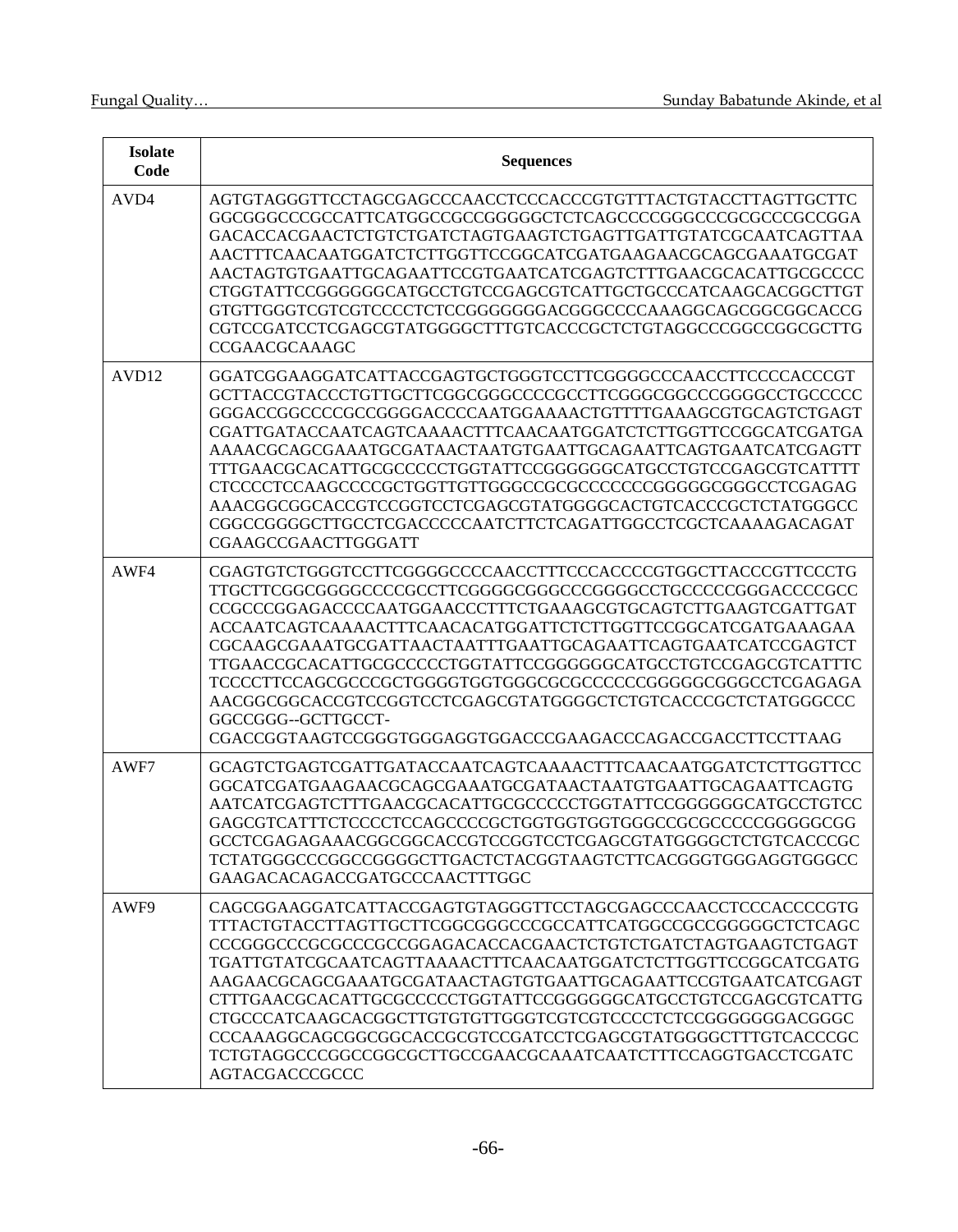| <b>Isolate</b><br>Code | <b>Sequences</b>                                                                                                                                                                                                                                                                                                                                                                                                                                                                                                                                                                                                                                    |
|------------------------|-----------------------------------------------------------------------------------------------------------------------------------------------------------------------------------------------------------------------------------------------------------------------------------------------------------------------------------------------------------------------------------------------------------------------------------------------------------------------------------------------------------------------------------------------------------------------------------------------------------------------------------------------------|
| AWF12                  | CCCTGTTGCTTCGGCGGGCCCGCCTTCGGGCGGCCCGGGGCCTGCCCCCGGGACCGCG<br>CCGCCGGAGACCCCAATGGAACACTGTTTGAAAGCGTGCAGTCTGAGTCGATTGATACC<br>AATCAGTCAAAACTTTCAACAATGGATCTCTTGGTTCCGGCATCGATGAAGAACGCAGC<br>GAAATGCGATAACTAATGTGAATTGCAGAATTCAGTGAATCATCGAGTCTTTGAACGCA<br>CATTGCGCCCCCTGGTATTCCGGGGGGCATGCCTGTCCGAGCGTCATTTCTCCCCCTCCA<br>ACCCCGCTTGGTTGTTGGGCCGCGCCCCCCCGGGGGGCGGGCCTCGAGAGAAAACGGCG<br>GCACCGTCCGGTCCCTCGAGCGTATGGGGCTCTGTCACCCGCTCTATGGGCCCGGCCGA                                                                                                                                                                                               |
| AWF13                  | GGGGCCTGCCCCCGGGACCCCGCCCCGCCCGGAGACCCCAATGGAACCCTTTCTGAAAG<br>CGTGCAGTCTTGAAGTCGATTGATACCAATCAGTCAAAACTTTCAACACATGGATTCTCT<br>TGGTTCCGGCATCGATGAAAGAACGCAAGCGAAATGCGATTAACTAATTTGAATTGCAG<br>AATTCAGTGAATCATCCGAGTCTTTGAACCGCACATTGCGCCCCCTGGTATTCCGGGGGG<br>CATGCCTGTCCGAGCGTCATTTCTCCCCTTCCAGCGCCCGCTGGGGTGGTGGCGCGCCC<br>CCCGGGGGGCGGGCCTCGAGAGAAACGGCGGCACCGTCCGGTCCTCGAGCGTATGGGGC<br>TCTGTCACCCGCTCTATGGGCCCGGCCGGGTTGCTTGCCTACGA                                                                                                                                                                                                            |
| AWF24                  | GGGTTAGATTATGTTAGTGTTTTTTTAGTGCCGGAAGTTTTTAGTTTTGGTGGGGCTTACG<br>GGGATCTTGGGCCACTCCACCCGTGCTTCCGTACCCTGTTGCTTCGGCGGGCCCGCCTTC<br>GGGCGGACCGGGGCCTGCCCCCGGGACCACGCCCGCCGGAGACCCCAATGGAACACTG<br>TCTGAAAGCGTGCAGTCTGAGTCAATTGATACCAATCAGTCAAAACTTTCAACAATGGA<br>TCTCTTGGTTCCGGCCTCGATGAAGAACGCACCGAAATGCGATAACTAATGTGAATTGC<br>AGAATTCAGTGAATCATCGAGTCTTTGAACGCACATTGCGCCCCCTGGCATTCCGGGGG<br>GCATGCCTGTCCGAGCGTCATTTCTCCCCTCCAGACCCGCTGGTTGTTGGGCCGAGCCCC<br>CCCGGGGGCAGGCCTCGAGAGAAACGGCGGCACCGTCCGGTCCTCCAGCGTATGGGGC<br>TCTGTCACCCGCTCTATGGGCCCGGCCGGGGCTTGCCTCCACCCCCAATCTTCTCAGATT<br>GACCTCGGATCAGGTAGGGATACCCGCTGAACTTAAGCATATCAATAACCGAAGGAA |
| AWF27                  | GGGGTCGAGGCAAGCCCCGGCCGGGCCCATAGAGCGGGTGACAGTGCCCCATACGCTC<br>AACCAGCGGGGCTTGGAGGGGAGAAAATGACGCTCGGACAGGCATGCCCCCCGGAATA<br>CCAGGGGGCGCAATGTGCGTTCAAAAACTCGATGATTCACTGAATTCTGCAATTCACAT<br>TAGTTATCGCATTTCGCTGCGTTTTTCATCGATGCCGGAACCAAGAGATCCATTGTTGAA<br>AGTTTTGACTGATTGGTATCAATCGACTCAGACTGCACGCTTTCAAAACAGTTTTCCATT<br>GGGGTCCCCGGCGGGGCCGGTCCCGGGGGCAGGCCCCGGGCCCCCCCAAGGCGGGCC<br>CGCCGAAGCAACAGGGTACGGTAAGCACGGGTGGGGAAGGTTGGGCCCCGAAGGACC                                                                                                                                                                                                   |
| AWF31                  | CATTACCGAGTGCTTGTGTCCCTTGGGGGGCCCACACTCCCCACCCGTGGCTTAACGTAA<br>GGGGAACCGGGGCCCGCCGGAGGACCCCCCAATATGAACCCACGTTCTGGAAAACGTG<br>GCAGTCTGAATTCTGATTGGATACCCAATTCAGGTCAAAAACTTTTCAACAATGGAGAT<br>CTCCTTGTGTTCCCCGCCATTCGATGAAAGAAACGCAGCGAAAATGCGCGTAAACTAAT<br>GGTGAATTGCCAGAATTTCAATGAATCAATCGAGTCTTTTGAACCGCACATTGCGCCCCC<br>TGGTATTTCTGGGGGGGCATGCCTGTCCGAGCGTCCATTTCTTCCCTCCACCCCCCGCTG<br>GTTGGTGGCCCGCCCCCCCCGGGGCGCGCTCGAGAGAAGAACGCCGGCACCGTCCG<br>GTCCTCGAGCGTATGGGGCTCTGT                                                                                                                                                                    |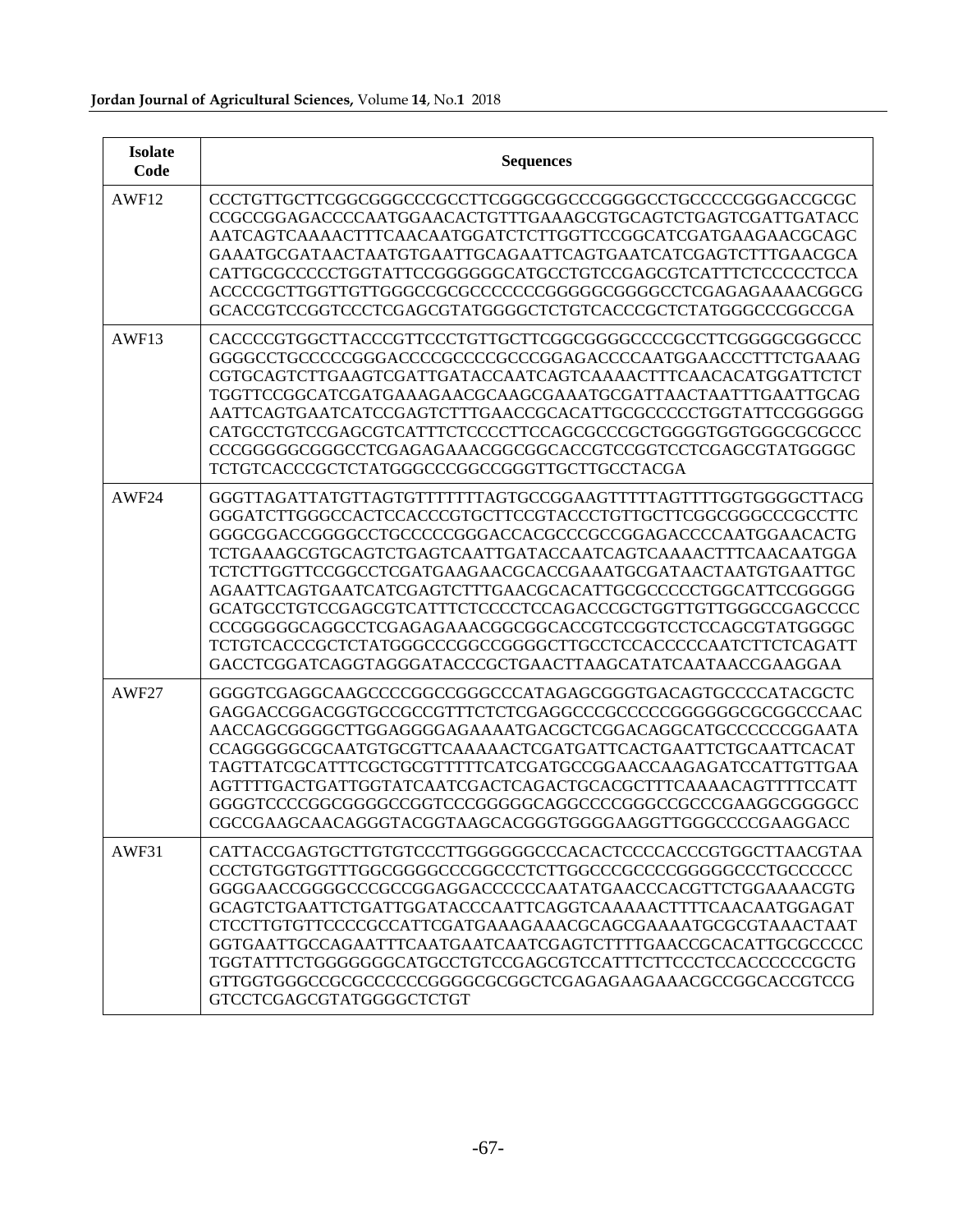| <b>Isolate</b><br>Code | <b>Blast Search</b><br><b>Request ID</b> | <b>Sequence</b><br>length blasted<br>(bp) | <b>Highest</b><br>coverage<br>(%) | E<br><b>Value</b> | % identity<br>(accession no.) | <b>Identified name</b><br>of samples |
|------------------------|------------------------------------------|-------------------------------------------|-----------------------------------|-------------------|-------------------------------|--------------------------------------|
| ASF <sub>6</sub>       | G0DMCXFU015                              | 526                                       | 99                                | 0.0               | 99 (KJ175418.1)               | Aspergillus<br>flavus                |
| ASF9                   | G0EHD4PR015                              | 524                                       | 87                                | 0.0               | 98 (FJ037755.1)               | Aspergillus niger                    |
| ASF11                  | G05BM8GM015                              | 456                                       | 100                               | 0.0               | 100 (FJ037755.1)              | Aspergillus niger                    |
| ASF18                  | BFMDV5AU015                              | 260                                       | 78                                | 2e-88             | 96 (HE818077.1)               | Aspergillus<br>fijiensis             |
| ASF <sub>20</sub>      | G0BJJVME015                              | 554                                       | 89                                | 0.0               | 98 (FJ037755.1)               | Aspergillus niger                    |
| ASF21                  | G06YC1MM014                              | 535                                       | 93                                | 2e-142            | 85 (JX501404.1)               | Aspergillus<br>flavus                |
| AVD4                   | G0A44383014                              | 490                                       | 99                                | 0.0               | 100 (KP055655.1)              | Aspergillus<br>flavus                |
| AVD12                  | BA6H5J32014                              | 553                                       | 93                                | 0.0               | 97 (EU833207.1)               | Aspergillus<br>japonicus             |
| AWF4                   | G0F6GC2N014                              | 546                                       | 90                                | 0.0               | 93 (FJ037755.1)               | Aspergillus niger                    |
| AWF7                   | BAB6PEKA014                              | 534                                       | 88                                | 0.0               | 97 (KF938958.1)               | Aspergillus<br>aculeatus             |
| AWF9                   | G0AVWG5S01R                              | 548                                       | 99                                | 0.0               | 99 (EF409776.1)               | Aspergillus<br>flavus                |
| AWF12                  | <b>BEX7Y1V7015</b>                       | 414                                       | 99                                | 0.0               | 98 (FJ037755.1)               | Aspergillus niger                    |
| AWF13                  | <b>BF3PN8C1015</b>                       | 460                                       | 99                                | 0.0               | 93 (FJ037755.1)               | Aspergillus niger                    |
| AWF24                  | G0CCSKVJ01R                              | 591                                       | 85                                | 0.0               | 98 (KJ588207.1)               | Aspergillus<br>aculeatus             |
| AWF27                  | G0GH4UUP01R                              | 469                                       | 100                               | 0.0               | 97 (KF938958.1)               | Aspergillus<br>aculeatus             |
| AWF31                  | BF9FKT6J015                              | 497                                       | 100                               | 7e-101            | 82 (FJ037755.1)               | Aspergillus niger                    |

**Table 2: Similarity between the Sequences of Fungal Isolates.**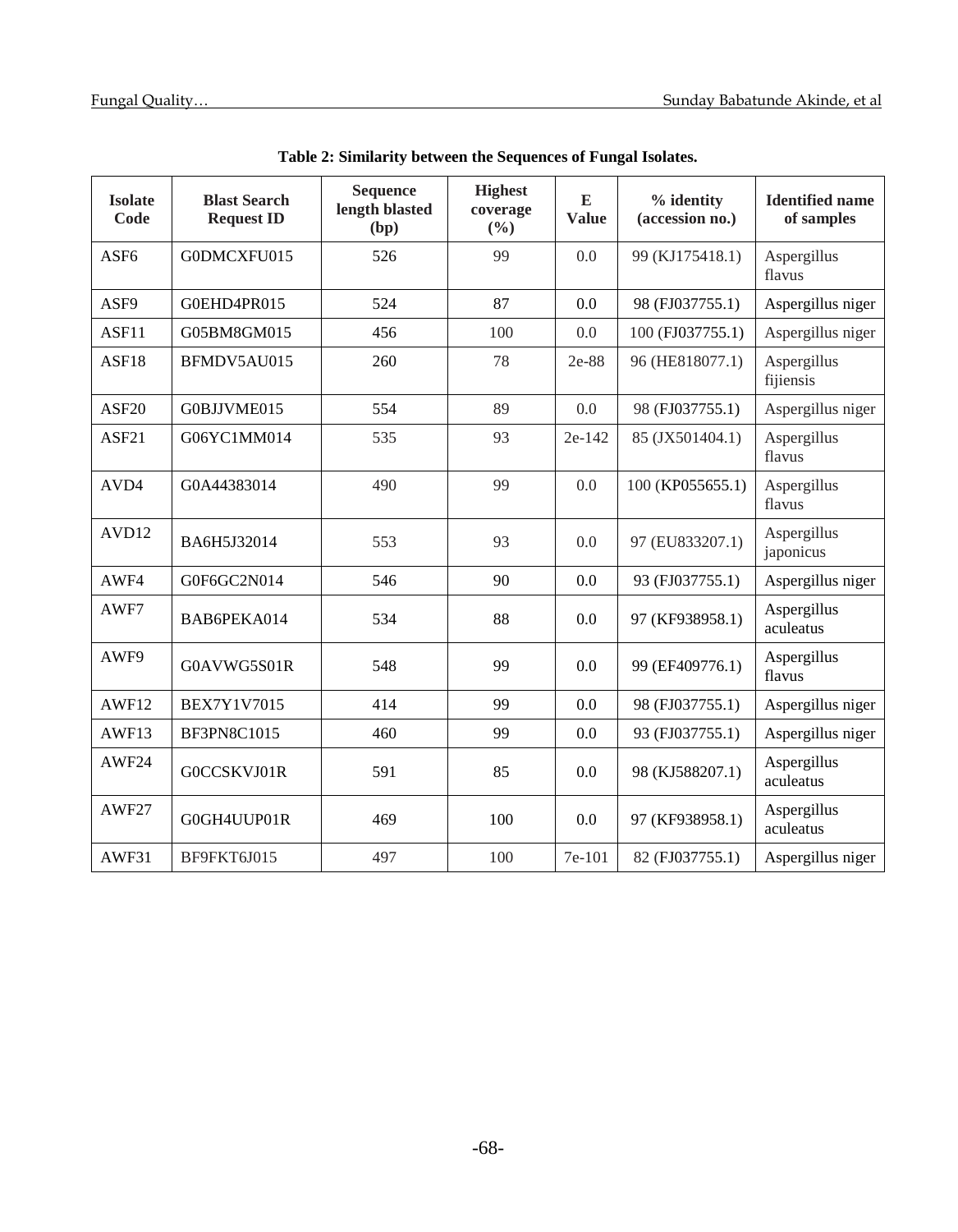| <b>Isolate Code</b> | <b>Fungal Identity</b> | <b>Blue Florescence</b><br>on CAM visible at<br>365 <sub>nm</sub> | <b>Growth on PDB</b><br><b>Measured at</b><br>365 <sub>nm</sub> |
|---------------------|------------------------|-------------------------------------------------------------------|-----------------------------------------------------------------|
| $ASF_6$             | Aspergillus flavus     | $^{+}$                                                            | 0.263                                                           |
| ASF <sub>9</sub>    | Aspergillus niger      | $+$                                                               | 0.323                                                           |
| $ASF_{11}$          | Aspergillus niger      | $^{+}$                                                            | 0.270                                                           |
| $ASF_{18}$          | Aspergillus fijiensis  | $^{+}$                                                            | 0.343                                                           |
| $ASF_{20}$          | Aspergillus niger      | $^{+}$                                                            | 0.597                                                           |
| $ASF_{21}$          | Aspergillus flavus     | $^{+}$                                                            | 0.720                                                           |
| AVD <sub>4</sub>    | Aspergillus flavus     | $^{+}$                                                            | 0.307                                                           |
| $AVD_{12}$          | Aspergillus japonicus  | $^{+}$                                                            | 0.509                                                           |
| AWF <sub>4</sub>    | Aspergillus niger      | $^{+}$                                                            | 0.270                                                           |
| AWF <sub>7</sub>    | Aspergillus aculeatus  | $^{+}$                                                            | 0.420                                                           |
| AWF <sub>9</sub>    | Aspergillus flavus     | $^{+}$                                                            | 0.358                                                           |
| $AWF_{12}$          | Aspergillus niger      | $^{+}$                                                            | 0.320                                                           |
| AWF <sub>13</sub>   | Aspergillus niger      | $^{+}$                                                            | 0.220                                                           |
| AWF <sub>24</sub>   | Aspergillus aculeatus  | $^{+}$                                                            | 0.420                                                           |
| AWF <sub>27</sub>   | Aspergillus aculeatus  | $^{+}$                                                            | 0.358                                                           |
| $AWF_{31}$          | Aspergillus niger      | $^{+}$                                                            | 0.151                                                           |

**Table 3: Production of Blue Fluorescence on CAM and Growth Measurement in PDB.**

Key: PDB – Potato Dextrose Broth, CAM – Coconut Agar Medium.